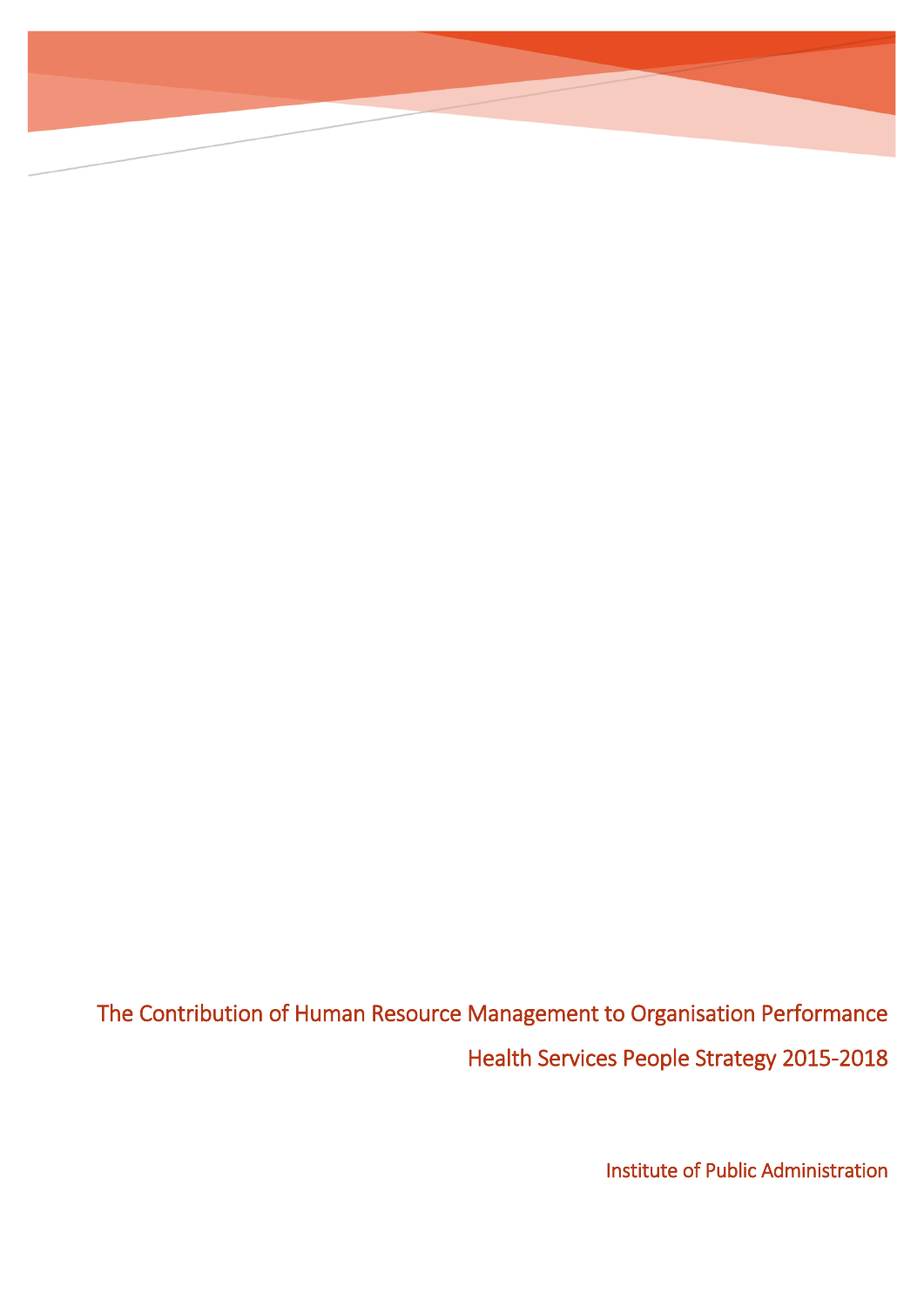

# **Contents**

This report was authored by Joanna O'Riordan with research assistance from Ellen Garvey and Shauna Kearney, IPA Research Division.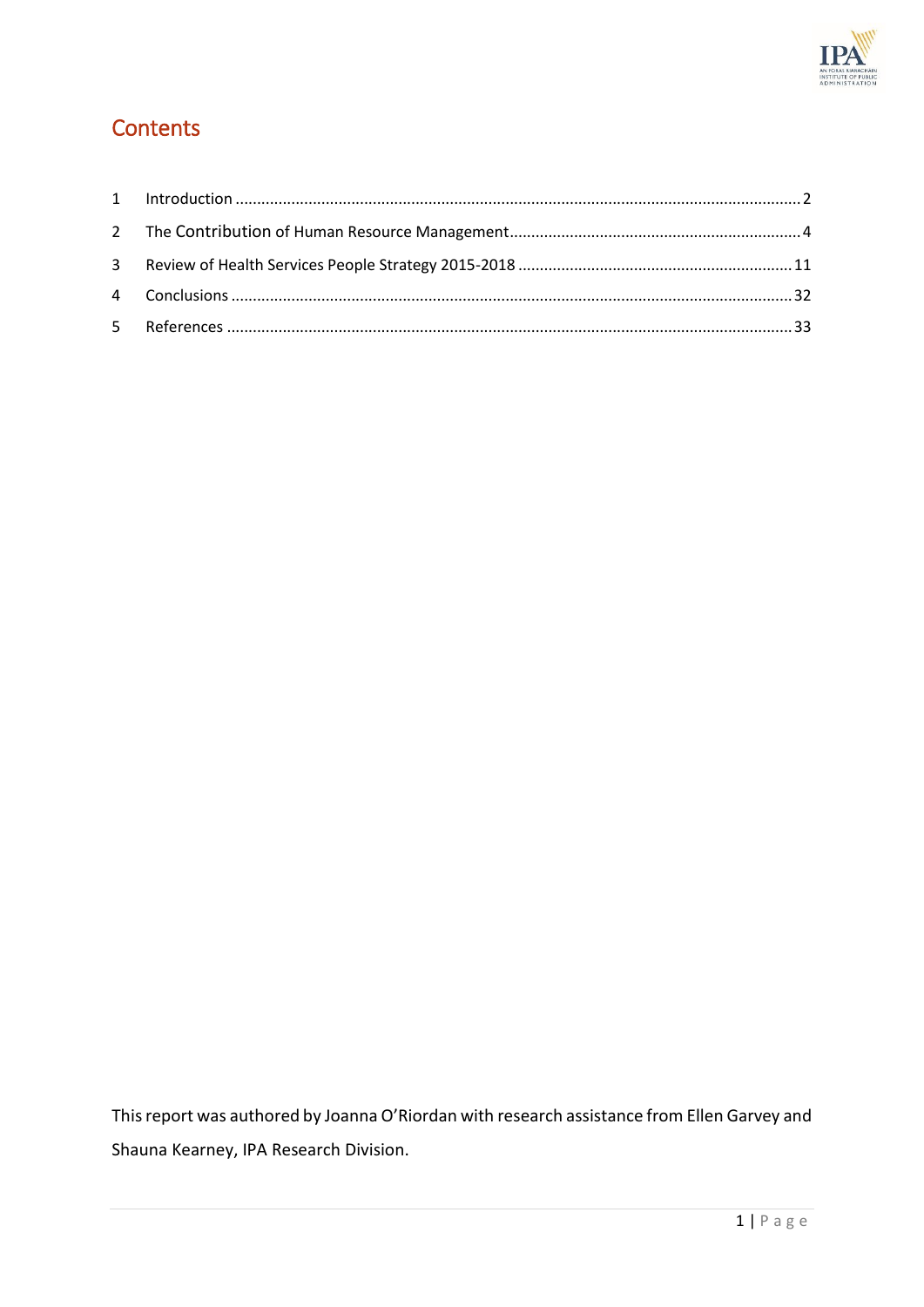

# <span id="page-2-0"></span>1 Introduction

The objective of this research paper is to provide an overview in relation to Human Resource Management (HRM) and in particular its contribution to organisation performance, and secondly, to review key achievements under the Health Services People Strategy 2015-2018.

The first part of the report provides a critical overview of the contribution of HRM to organisations. It explains the concept of strategic HRM, while noting that in recent years there has been a renewed emphasis on HR being a 'people partner' in addition to a 'business partner'. The role of the HR function and in particular the development of HR strategies is then discussed. The final section considers the contribution of HR to organisation performance.

The second part of the report reviews the contribution of the HSE People Strategy 2015-2018, in particular noting the key achievements in respect of the eight priority actions identified in the People Strategy:

Priority 1 Leadership and Culture Priority 2 Staff Engagement Priority 3 Learning and Development Priority 4 Workforce Planning Priority 5 Evidence and Knowledge Priority 6 Performance Priority 7 Partnering Priority 8 Human Resource Professional Services.

A number of research vignettes are also included. These highlight relevant, up to date, academic and applied research in the field of HR and provide supporting evidence of how the priority actions in the People Strategy 2015-2018 are oriented towards better organisation performance in the HSE.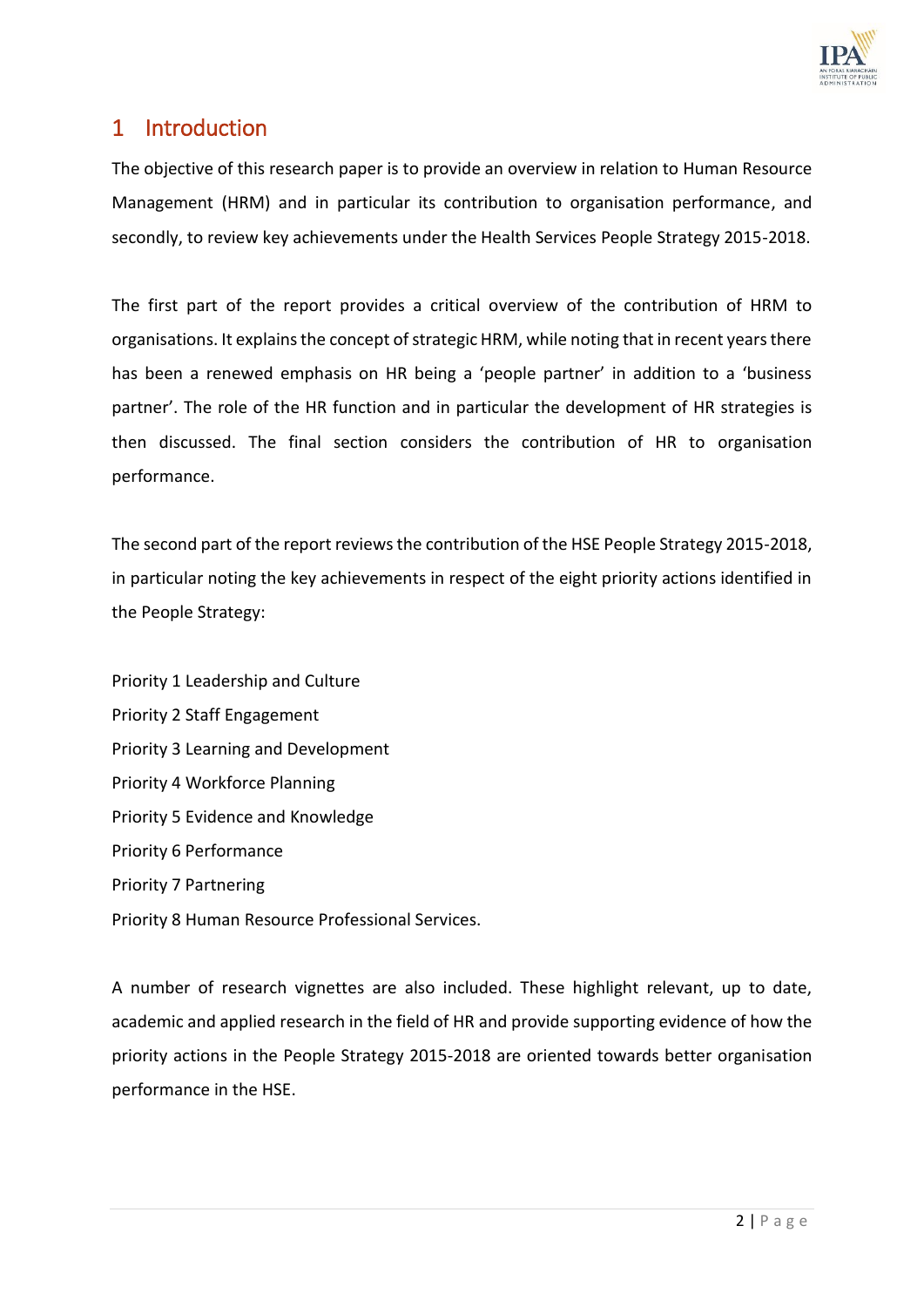

This review has been carried out following the conclusion of the People Strategy 2015-2018 and in advance of the publication of the successor People Strategy 2019-2022. The concluding section of the report identifies a number of areas for HR to focus on over the duration of the next HR Strategy.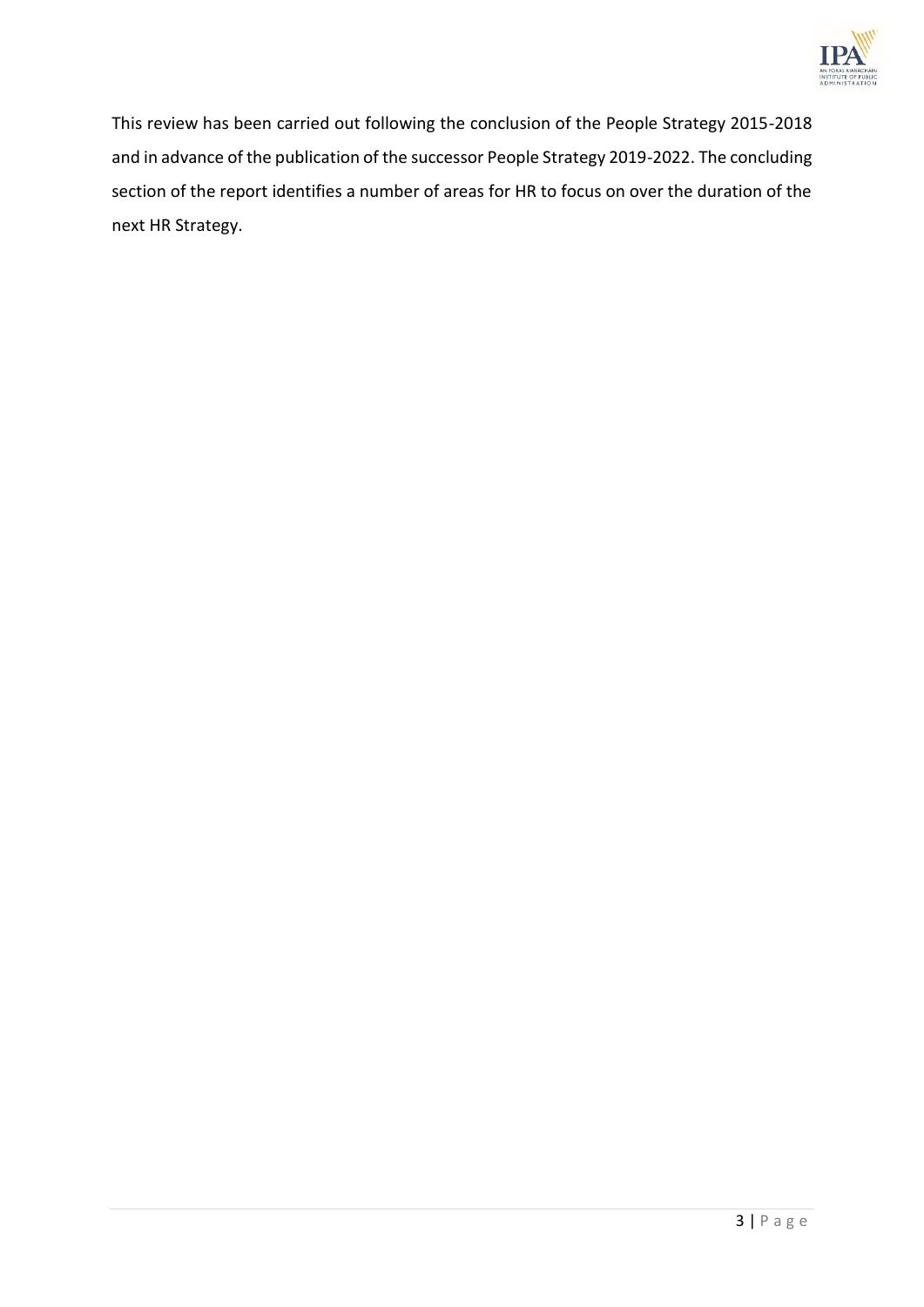

# 2 The contribution of Human Resource Management

## **2.1 What is Human Resource Management?**

Human Resource Management (HRM, or sometimes abbreviated to HR) is concerned with all aspects of how people are employed and managed in organisations.

There are many definitions of human resource management of varying degrees of complexity. Two of the more meaningful are:

Human resource management is a strategic, integrated and coherent approach to the employment, development and well-being of the people working in organisations (Armstrong, 2016:7).

Human resource management is the process through which management builds the workforce and tries to create the human performances that the organisation needs (Boxall and Purcell, 2016).

## **The goals of HRM**

Drawing on almost forty years of debate and research in relation to HRM, Armstrong and Taylor (2015) identify the goals of HRM as to:

- Support the organisation in achieving its objectives by developing and implementing HR strategies that are integrated with business strategy
- Contribute to the development of a high-performance culture
- Ensure that the organisation has the talented, skilled and engaged people it needs
- Create a positive employment relationship between management and employees and a climate of mutual trust
- Encourage the application of an ethical approach to people management.

## **2.2 Strategic HRM**

Since the 1990s textbooks and commentators have increasingly referred to strategic HRM (sometimes SHRM) rather than simply HRM. This is a cause of much confusion, particularly as one of the key characteristics of HRM is that it is strategic, that is that HR policies and practices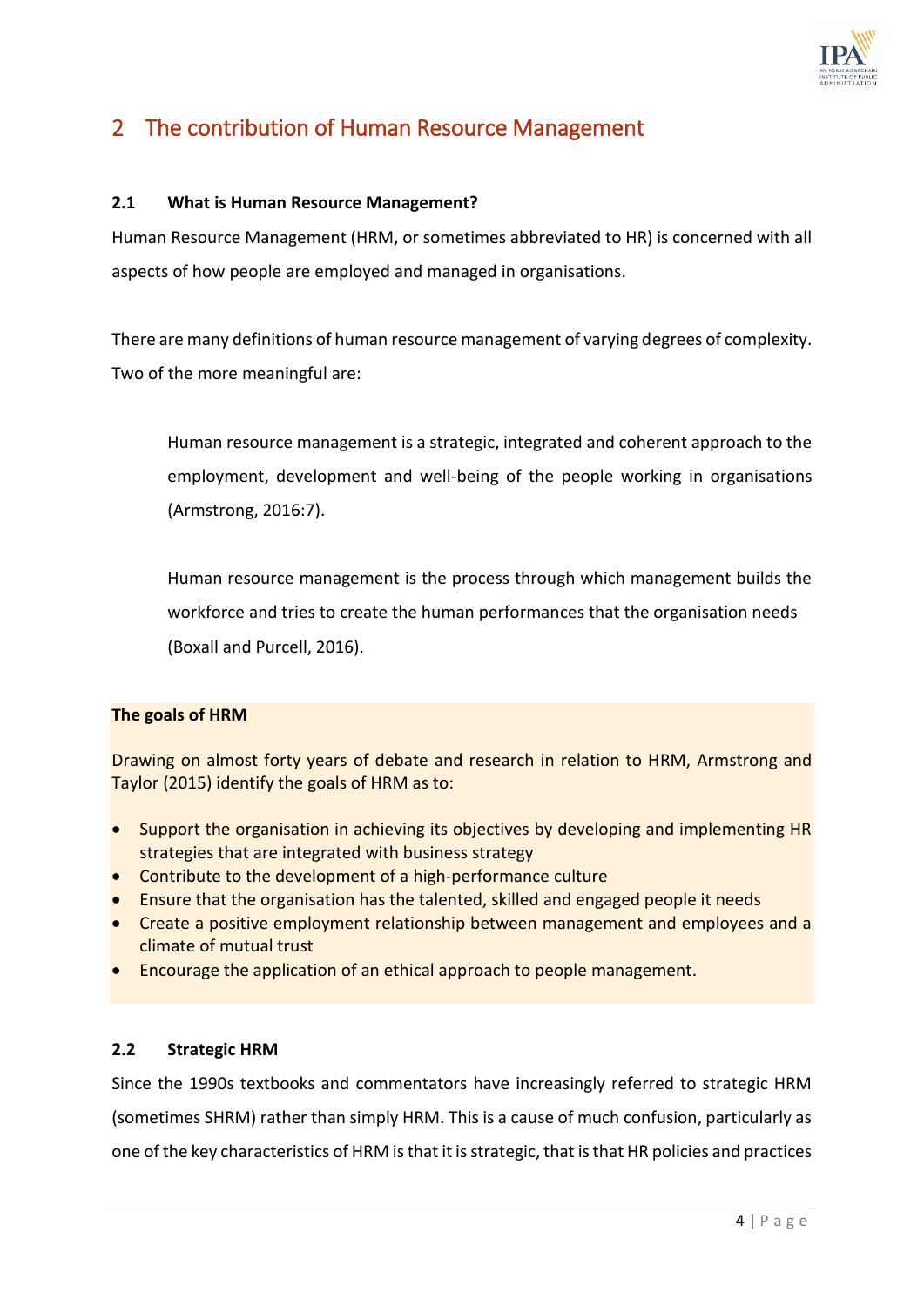

are informed by the overall objectives of the organisation. The terms are widely used interchangeably and to a large extent differences between the two are conceptual and of academic concern.

SHRM has been described by Boxall (1996) as the interface between HRM and strategic management. In other words, it describes how the future development of the organisation and the achievement of its objectives can be supported by its HR policies and practices. Having a skilled, capable and motivated workforce is perceived as fundamental to competitive advantage and SHRM is oriented towards recruiting, supporting and developing high-quality employees.

Integration and alignment are fundamental characteristics of SHRM. In organisations practising SHRM, people strategies are informed by business strategy (described in the HR literature as 'vertical fit'). In addition, HR policies should be integrated or consistent with each other ('horizontal fit' or sometimes described as 'bundling' HR practices). For example, if your organisation structure is based on team-based working, as is frequently the case in the public sector or voluntary organisations, individual pay for performance would not represent good horizontal fit.

The further objective of SHRM is to provide a sense of direction. Consistent with its origins in strategic management, planning is central to SHRM. Management identify a range of employee-related priorities and objectives which will contribute towards the achievement of the objectives of the organisation. An action plan is also required, that is, the means by which it is proposed the objectives will be met.

#### **Being 'strategic'**

Reilly (2012) claims that 'HR has been too loose in defining the meaning of strategic or it has not bothered at all'. He continues that whether this is due to an assumption that its meaning is self-evident or a belief that strategic HR is an illusion, its effect has certainly been harmful to HR. He concludes that for HR the word 'strategic' is something of a code word for being aligned with the interests of the organisation. He further adds that business leaders are frequently bemused by HR professionals for the manner in which they over-complicate HR. For them being 'strategic', beyond doing the basics well, means solving people-related business problems and building future organisational capability.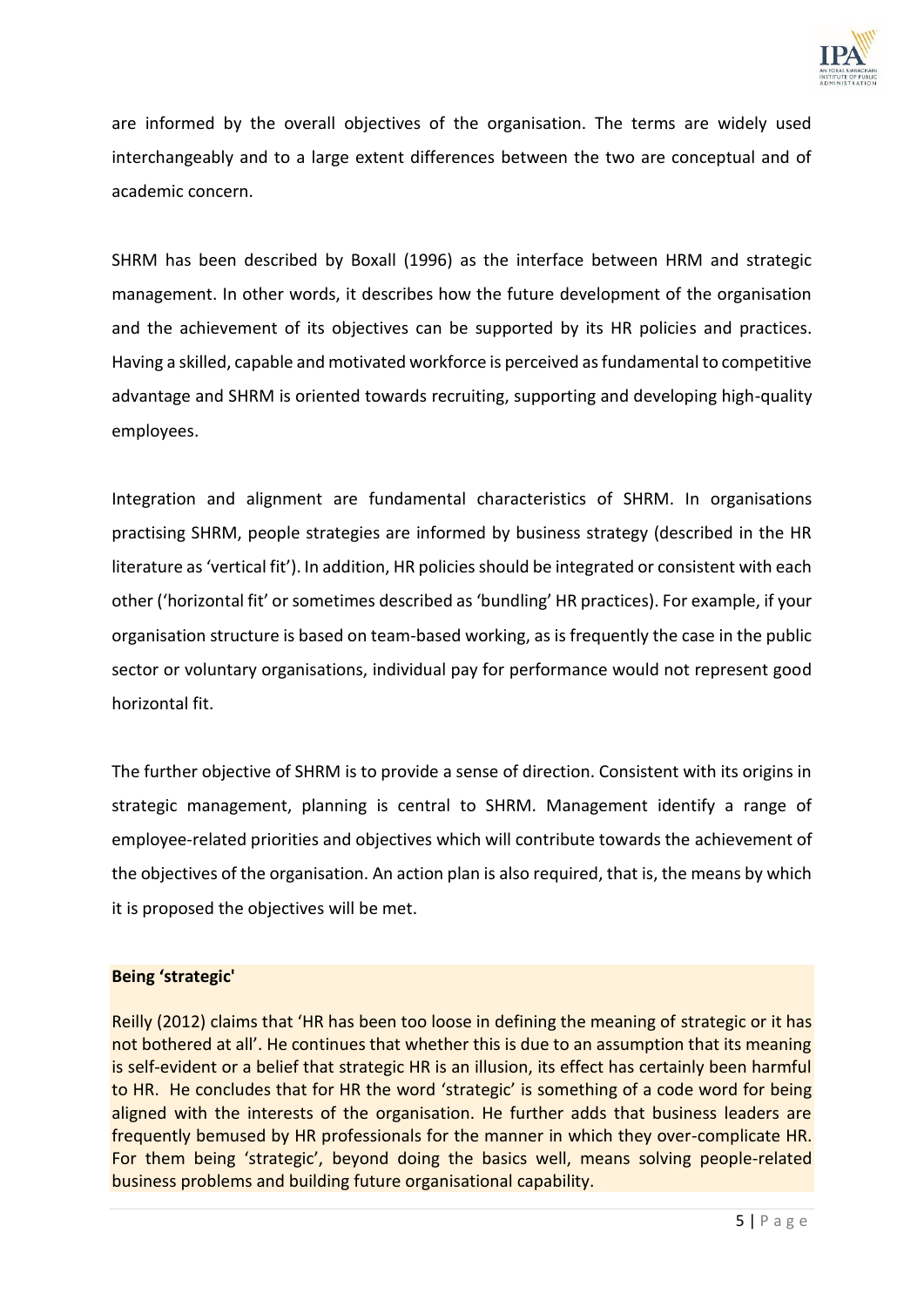

However, there has also been a backlash against HR 'being strategic', with some commentators suggesting that it's an over-used term and Alvesson (2009:52) arguing that one 'sometimes gets the impression that there is very little 'non-strategic' HRM going on'. In discussing the reality of running a HR function one HR manger commented that, 'My credibility depends on running an extremely efficient and cost-effective administrative machine…if I don't get that right, and consistently, then you can forget about any big ideas' (Caldwell, 2004:203). There is also increasingly a sense that HR has become too identified with the needs of the business at the expense of promoting the interests of employees. According to Reilly (2012) there is a need to talk less about being a 'business partner' and more about 'people partners'. There is some evidence that this may be happening. According to Brown (2019) increasingly practitioners are referring to strategic people management, rather than strategic HR. A case of back to the future!

## **2.3 Developing and implementing HR strategies**

When organisations seek to improve their people management arrangements they will typically consider developing a HR Strategy. A HR strategy sets out what the organisation wants to do about its human resource management policies and how delivering on these will help to achieve the overall objectives of the organisation.

In some organisations a HR strategy may exist without necessarily being deliberate or even written down. It may simply exist in the collective minds of the relevant people. However, obviously this is something of a precarious situation and most organisations evolve to a situation whereby their strategy is somewhat more deliberate and planned, while also being responsive to changing circumstances and the environment.

Because all organisations are different, all HR strategies are different. However, Armstrong and Taylor (2015) and Reilly (2012) provides some general criteria and guidance with regard to HR strategies:

- It satisfies organisation needs
- It is researched and evidence-based, not just wishful thinking
- It can be turned into actionable initiatives
- Its components are coherent and integrated
- It takes account of all stakeholders in the organisation and doesn't reflect only the views of senior management or the HR function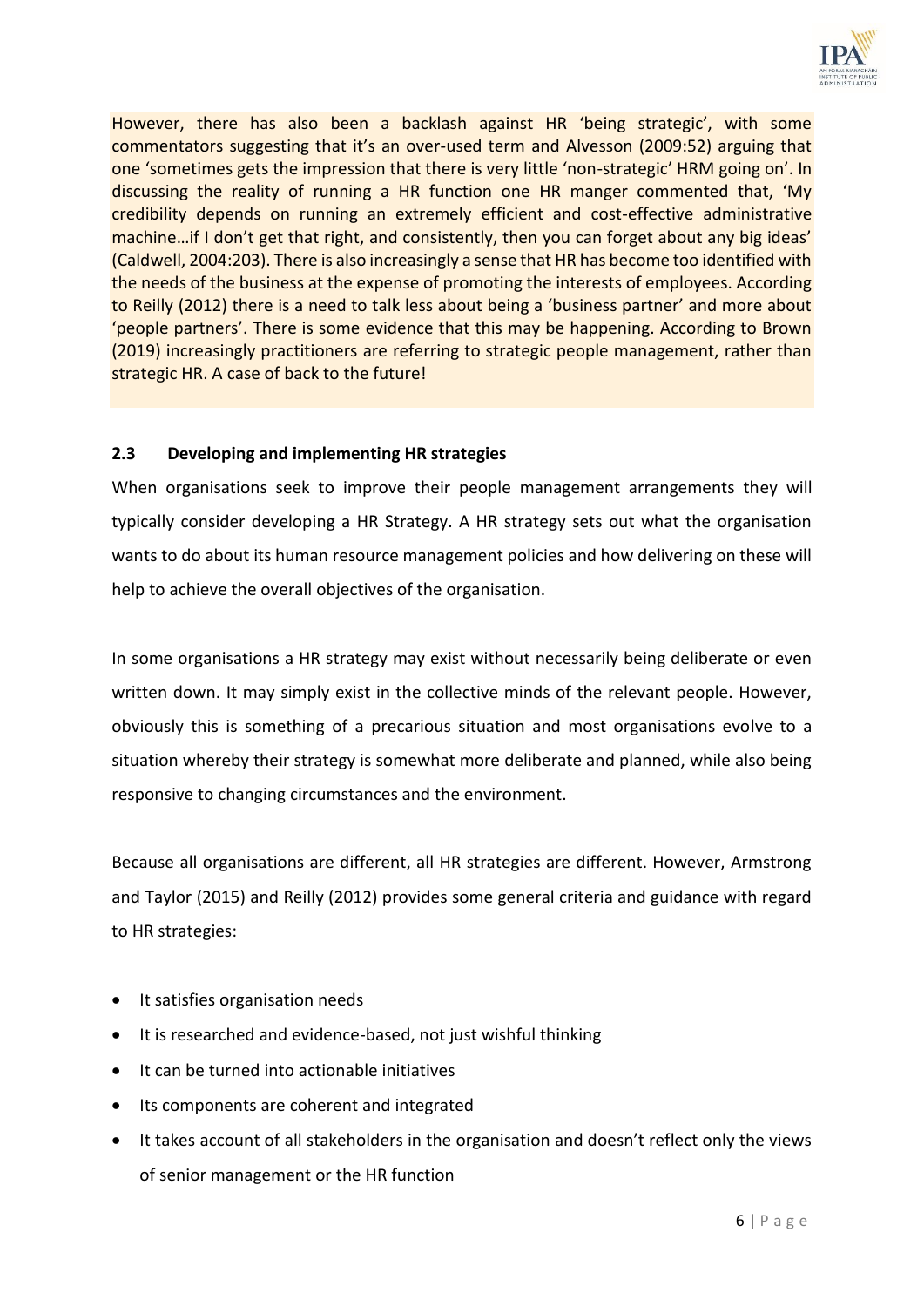

- It is informed by the external environment
- It reflects and promotes the values of the organisation
- It is monitored and reviewed.



According to Armstrong and Taylor (2015:26), 'the main argument for articulating HR strategies is that unless you know where you are going, you will not know how to get there or when you have arrived'. HR strategies set out what the organisation's overall convictions are in respect of its people and provide a framework for future decision making and action. However, it's important for those developing HR strategies to remind themselves of Fombrun's (1984) long-standing dictum that organisations and managers should perform well in the present to succeed in the future. In other words, 'there is no great strategy, only great execution' (Gratton, 2000: 30).

The other very prominent development in how HR is delivered over recent decades is the involvement of line managers in the delivery of HR. According to Purcell et al (2003), good HR practice is not only about having a range of best-practice policies in place. What makes the difference is how these policies and practices are implemented by line managers. The research of Purcell and his colleagues in particular emphasises the contribution to improved organisation performance of line managers in 'bringing HR policies to life'.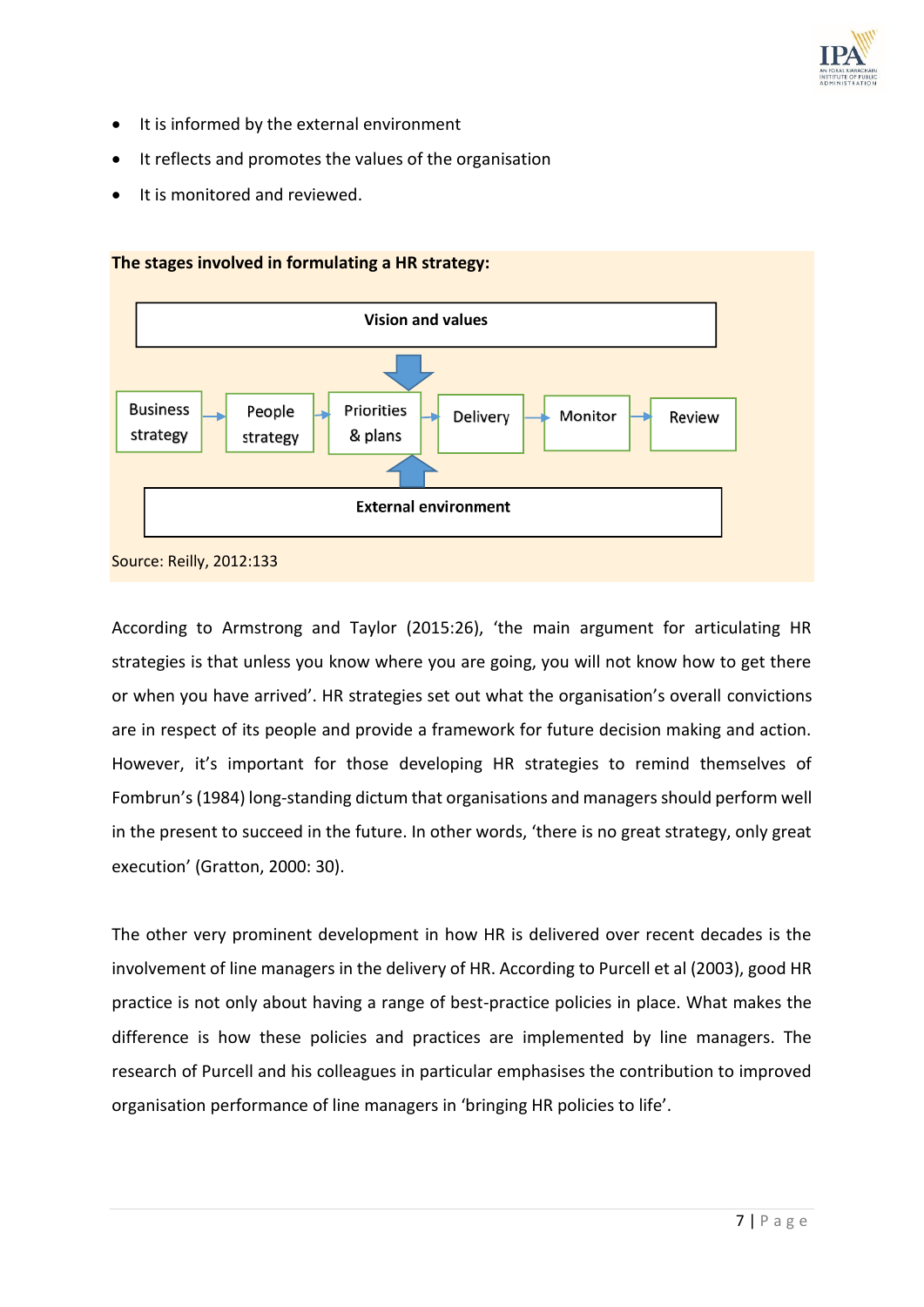

People centred aspects of a manger's role such as defining roles, interviewing, reviewing performance, providing feedback, coaching, identifying learning and development needs and conducting performance reviews all require special skills. Some managers by nature are better at this type of activity than others, but all benefit from guidance and support. In particular, organisations need to recognise people management duties as part of a manger's role and give them the time required to do it. Armstrong and Taylor (2015:49) suggests a number of ways in which organisations can achieve 'better implementation and better ownership by line managers of HR practices':

- Identify how input in the area of people management demonstrably benefits them
- Involve them in the development and the testing of the practices
- Ensure practices are not too complicated, bureaucratic or time-consuming
- Ensure their responsibilities are defined and communicated clearly
- Provide them with the guidance, support and training required to implement the practice.

#### **One in five employees has resigned over a terrible manger**

A Glassdoor survey of 2,000 UK employees published in May 2017 found that two out of three people will work for an annoying boss at some point in their career, and one in five will resign because of them.

The survey also found that over 41 per cent of respondents had skipped work because of a terrible boss, 20 per cent had been forced to take sick leave, while two per cent simply left without telling anyone.

The saying 'you don't leave your company, you leave your manager' still holds true according to David Whitby, UK country manager at Glassdoor, 'The good news is that you can become a better manager if you are willing to be self-reflective and open to feedback. Very few are born with the innate ability to become a leader so, just like any other skill it can be honed to help you get to where you want to be'.

Source: People Management, May 2017 [http://www2.cipd.co.uk/pm/peoplemanagement/b/weblog/archive/2017/05/19/one-in-five-uk](http://www2.cipd.co.uk/pm/peoplemanagement/b/weblog/archive/2017/05/19/one-in-five-uk-employees-have-resigned-over-a-terrible-boss.aspx)[employees-have-resigned-over-a-terrible-boss.aspx](http://www2.cipd.co.uk/pm/peoplemanagement/b/weblog/archive/2017/05/19/one-in-five-uk-employees-have-resigned-over-a-terrible-boss.aspx)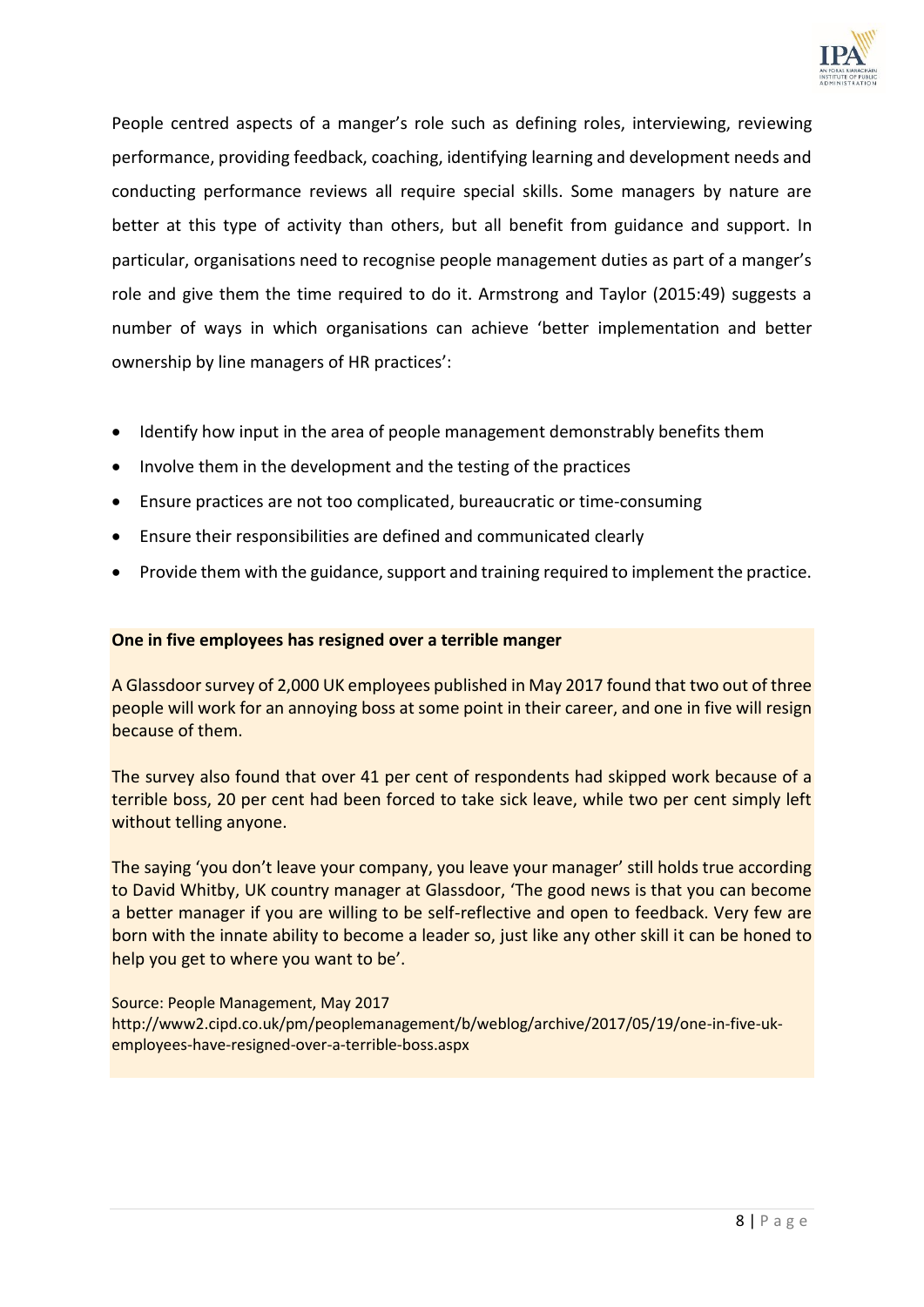

#### **2.4 HR and performance**

An ongoing challenge for the HR profession has been the need to prove that good HR practice, in addition to being something that it is good to do, contributes to better organisation performance. This is necessary to prove that HR rather than representing a cost to the organisation 'adds value'. Thinking in this regard is based on the premise that good HR practices enhance the motivation and commitment of staff which in turn impacts positively on productivity and performance (Armstrong, 2015).

In order to unlock what is sometimes referred to as 'the black box phenomenon', the Chartered Institute of Personnel and Development (CIPD) commissioned major quantitative research across UK companies (Purcell et al, 2003). The findings identified six key work practices that jointly applied were shown to improve performance. The research emphasises particularly that pay was not regarded as a primary motivating factor in any of the organisations in the study, all of which were trying to be progressive in respect of HR. The six key work practices in descending order of importance are:

- Career development and opportunities for advancement
- Training opportunities
- Job influence and challenge
- Involvement and communication
- Performance management and appraisal processes
- Work-life balance.

However, as is widely noted in the HR literature, good HR practices are not enough. What makes a bigger difference is 'the way people work together to be productive and flexible enough to meet new challenges' (Purcell et al, 2003: 32). This is facilitated by two key ingredients – organisation culture and the attitudes of line managers. Meaningful and easily understood organisation values help to unite an organisation around a shared mission, while the way in which managers implement policies and exercise leadership is positively related to affirmative employee attitudes in respect of range of issues that support increased motivation and productivity. As the authors conclude (Purcell et al, 2003: 33):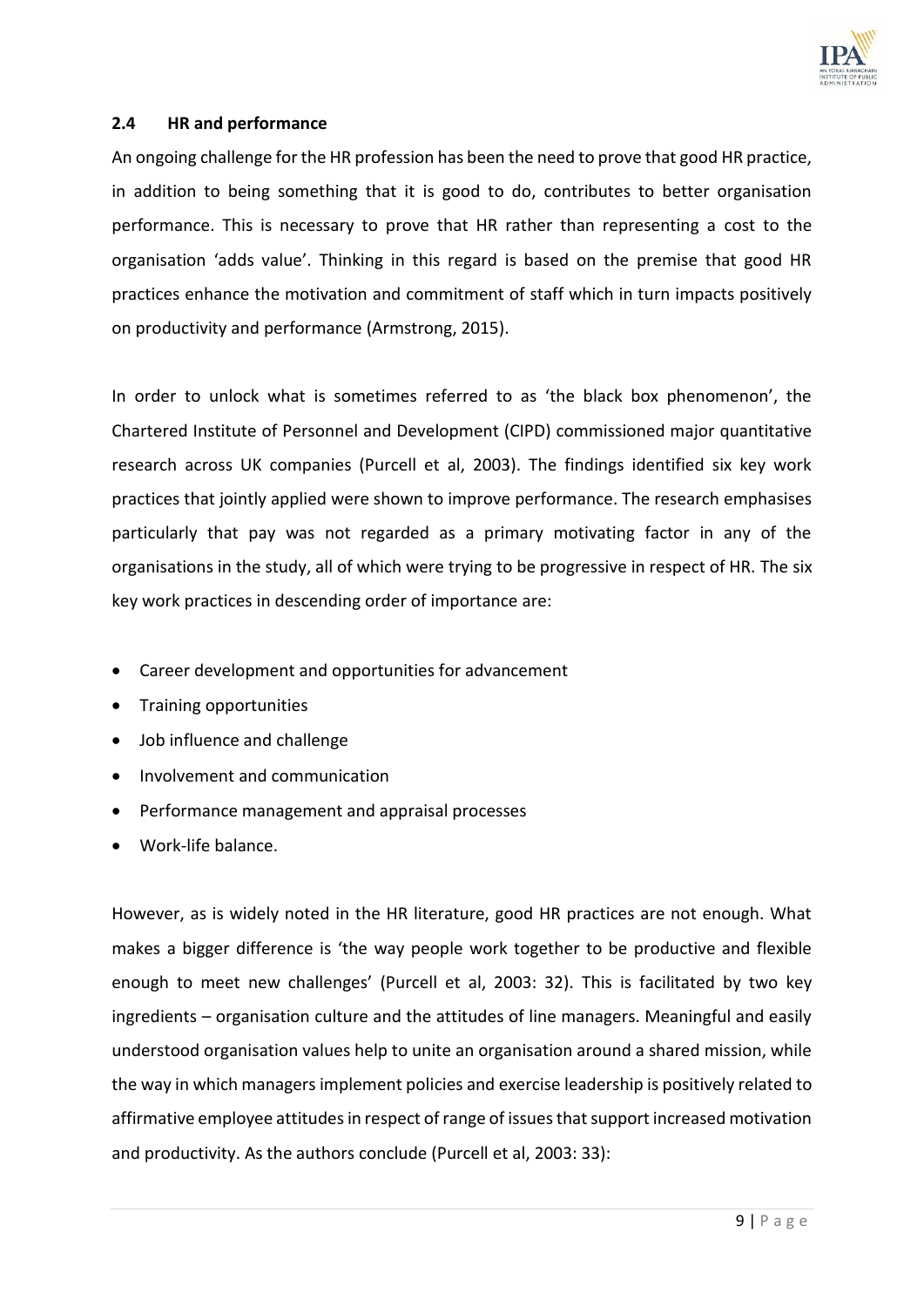

Their managerial behaviour - in implementing HR policies, in showing leadership by involving staff and responding to their suggestions, and in controlling quality, timekeeping and absence – makes a real difference to employees' attitudes. It's not something that can be legislated for because it's a behaviour rather than a duty. It's strongly linked to the way that the line managers are themselves managed and to the wider values and culture of the organisation.

#### **2.5 Conclusions**

For organisations trying to implement an authentic version of HRM it is important to recognise that good HR strategies and practices are not enough. Research around the link between HR and organisation performance has shown that a positive approach to people management, in its very broadest sense, is necessary. Transformational or value-based leadership from the top is essential in that it helps to create a positive organisation culture. So too are the actions and attitudes of line mangers who are responsible for bringing 'HR policies to life'.

In many organisations HR is challenged by the multiple roles it is required to fulfil  $$ administrator, strategic partner, challenger, champion of good people management, guardian of organisation values, conscience of the organisation and governor (Reilly, 2012). Achieving the right balance is dependent on HR investing in its own capacity and actively listening to the needs and concerns of mangers and staff. Ultimately, there is no one best practice model of HR. The function within each organisation needs to build its approach based on a deep and evidence based understanding of the mission and culture of their organisation.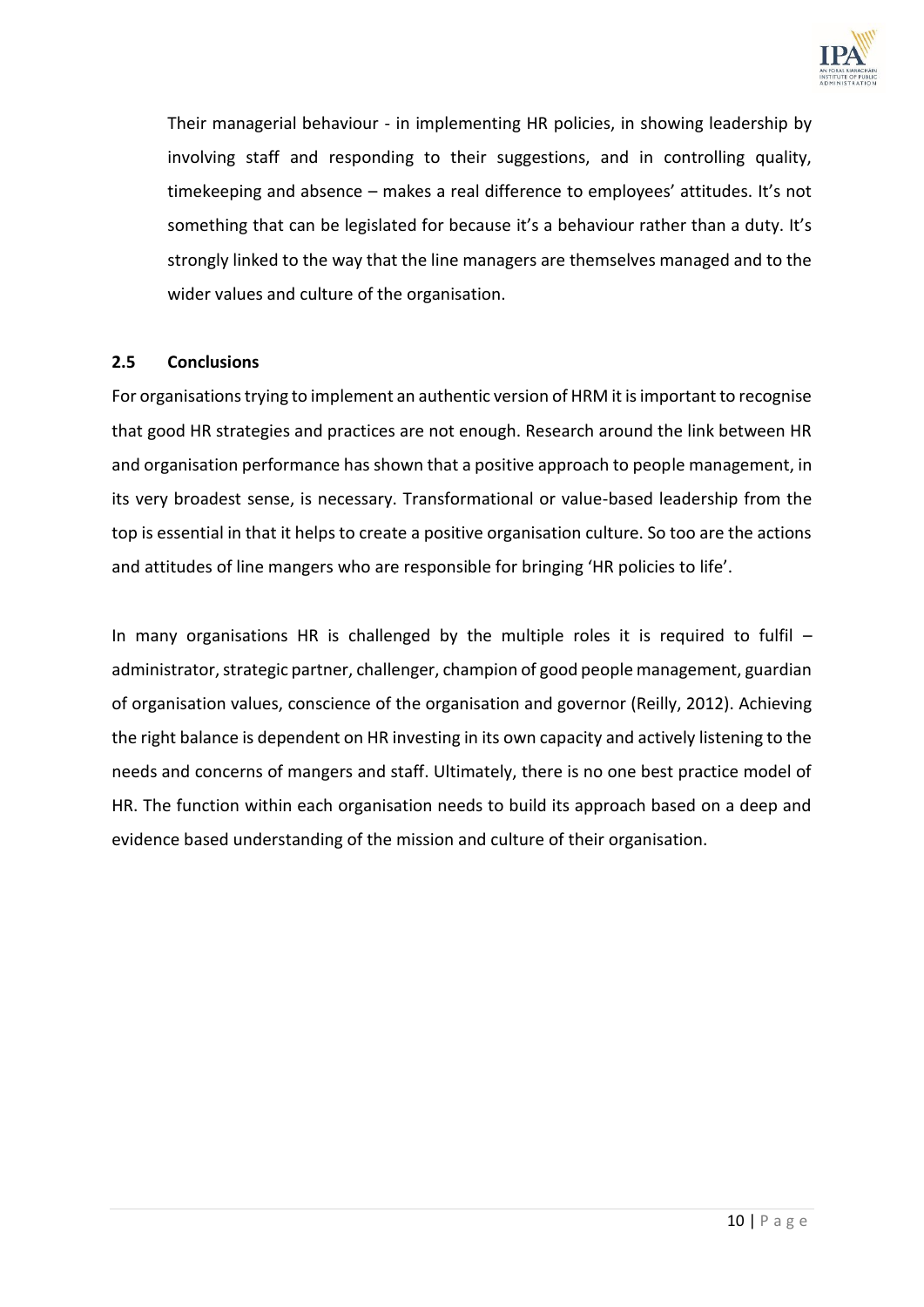

# 3 Review of Health Services People Strategy 2015-2018

The HSE's People Strategy was published in 2015. The strategy was developed in recognition of the vital role of staff at all levels in addressing the many challenges experienced in delivering health services and to set out the HSE's commitments in respect of engaging, developing and valuing the health service workforce. As noted in the background to the People Strategy (HSE, 2015:7),

The evidence clearly indicates how HR policies interconnect with line management practices to create employee satisfaction, motivation and commitment leading to high performance. The research also indicates that we could reduce mortality, decrease morbidity and improve the quality of life of our patients and service users through better quality management.

Consultation with staff and stakeholders from all parts of the health system was an important aspect of the development of the strategy. The People Strategy encompasses eight priority areas of action. Each of these is supported by work plans that set out the detailed actions and deliverables for each of the interrelated priorities. Members of the HR national team take lead responsibility in respect of each of the eight priority areas.

This chapter reviews the key achievements in respect of each of the priority action areas in the People Strategy 2015-2018. A number of research vignettes are also included. These identify up to date HR research showing the relevance of the priority area and how actions in this area contribute to better organisation performance.

## Priority 1: Leadership & Culture

Leadership is different to management. Achieving better performance requires leadership at all levels in an organisation. This is dependent on value-based leadership from the top and a culture that promotes leadership behaviours at all levels and in all professions. Also vital is to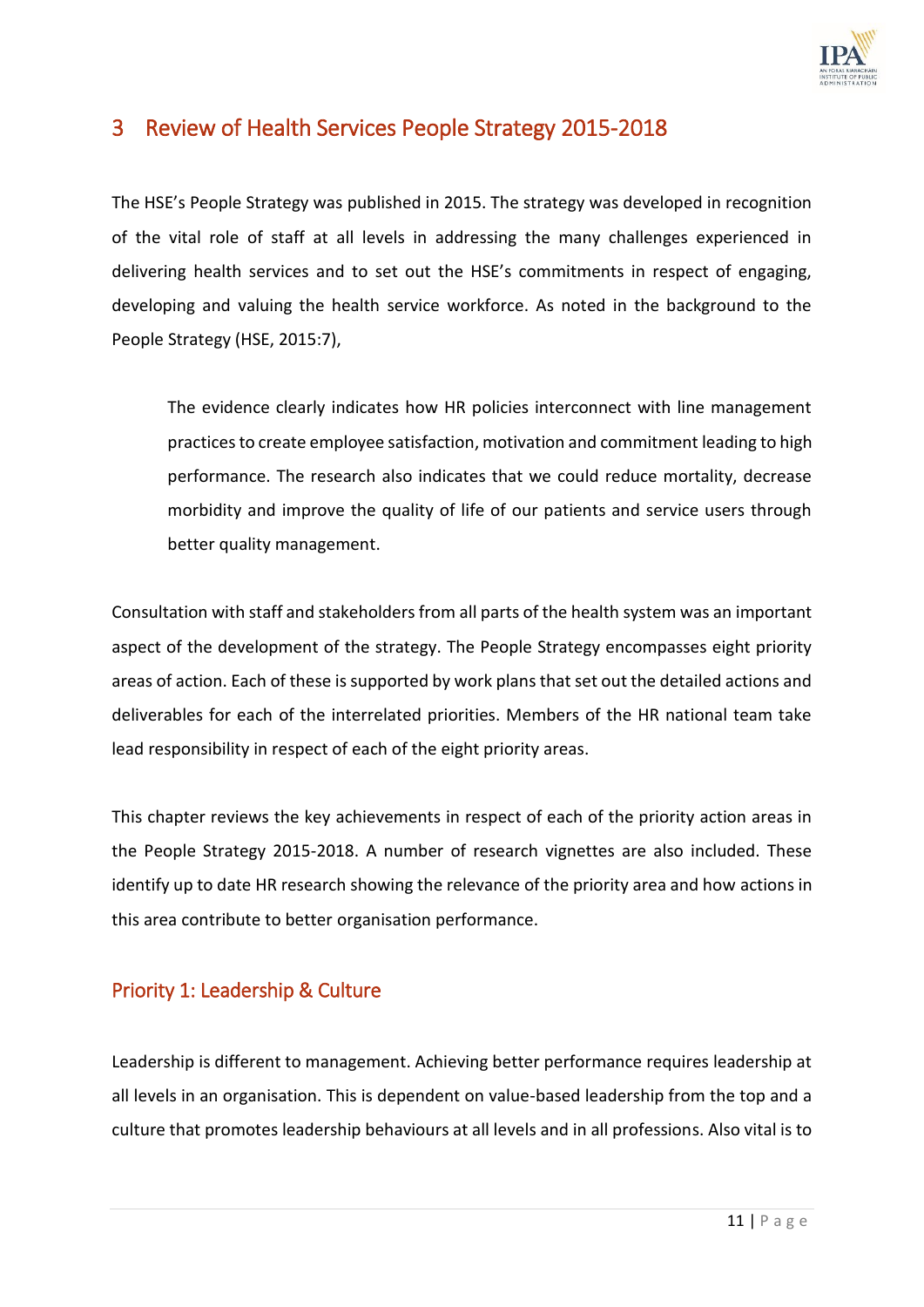

support line managers who 'bring HR policies to life' (Purcell, 2003) through the way in which they support and develop staff reporting to them.

Leadership and culture is the first priority area in the HSE's People Strategy. It encompasses sub-themes on leadership strategy, leadership presence, leadership culture and leadership accountability. Together these actions are aimed at providing the HSE with strong leadership at all levels and a more unified organisation. There is also a strong emphasis on the development and support of leaders. These are reflected in the priority outcomes which are identified as: Effective leadership at all levels, working collectively towards a common purpose, creating a caring and compassionate culture and inspiring innovation, creativity and excellence throughout the organisation.

## *Key achievements:*

#### **1 The HSE Leadership Academy**

The Health Leadership Academy was created to shape leadership and culture within the Irish health services. It is a place where staff can seek leadership development, gain access to expertise, and tap into support to develop as leaders.

To ensure a rich learning experience, the resource is aimed at all staff and has a countrywide geographical spread. All teaching is underpinned by a clear focus on improving the experience for service users as evidence shows that better leadership leads to more engaged staff, which leads to safer and more compassionate care. By developing leaders at all levels an opportunity is created for the health service to be more efficient, effective and creative, as well as being more responsive to changing needs.

#### *Research vignette:* **The contribution to healthcare reform of distributed leadership**

Distributed leadership has emerged as an influential concept in discussions about how to achieve sustainable improvements in health care.

The expressed intent is to reconstruct leadership as a shared responsibility rather than just the province of executive elites at the top of managerial and medical hierarchies. At one level, this reflects degrees of disenchantment with orthodox notions of leadership and 'leaderism'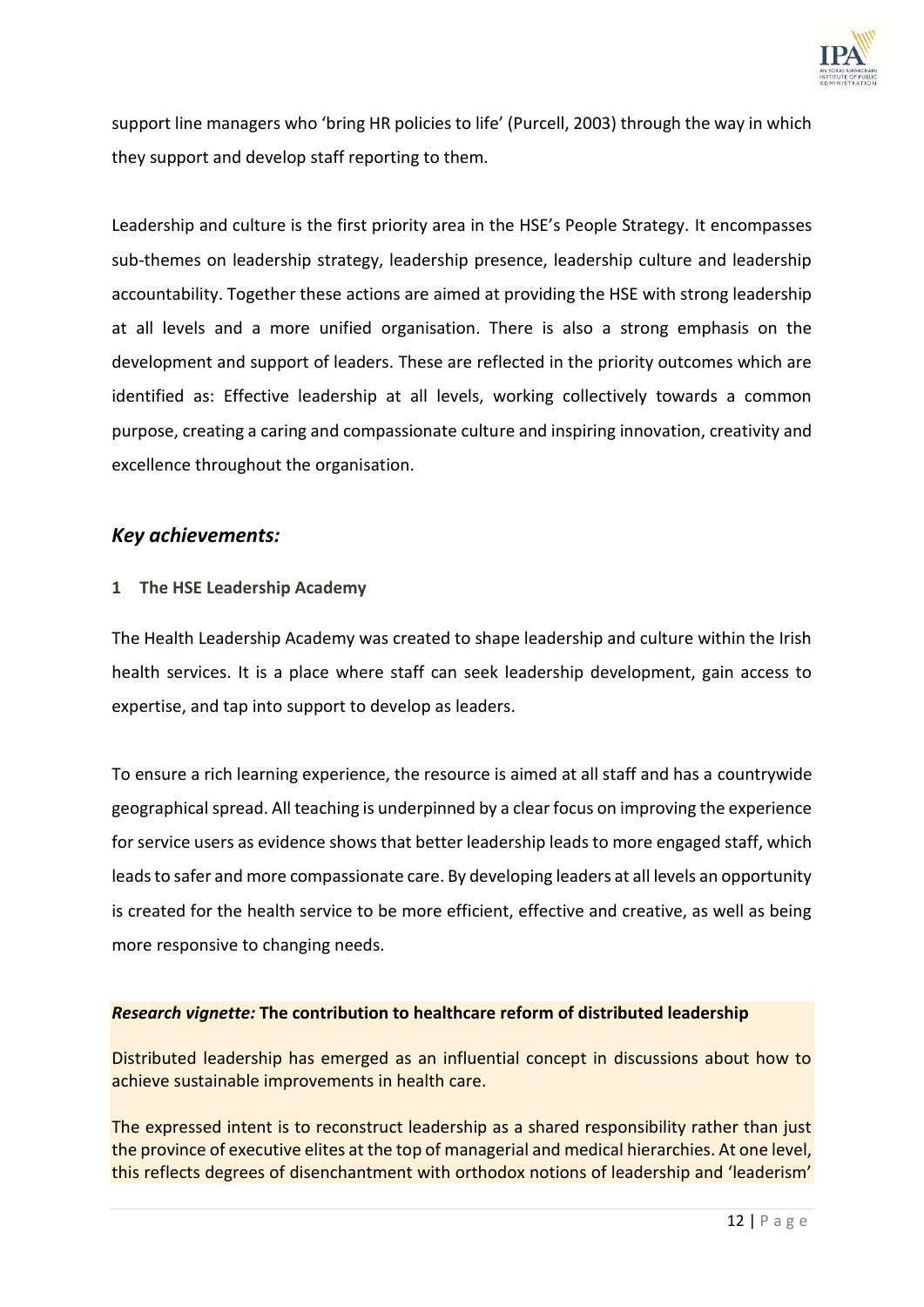

which have been linked to serious care failures and shortfalls in performance relative to expectations. Distributed leadership has also gained traction from accounts of the growing complexity of health care. The prevalence of 'wicked problems' ostensibly stretches the capacity of concentrated hierarchical leadership. Distributed leadership offers a pragmatic means of harnessing relevant expertise to tackle long-term pressures, in addition to restoring public confidence and containing the problems posed by orthodox approaches. It delivers valuable outcomes by drawing more fully and effectively upon available talent, with rolesharing and collective influence improving the quality of decision-making.

The research findings indicate that clinicians without formal leadership titles are inspiring change and driving improvements, although countervailing pressures are limiting this in practice. Greater attention could be given to educational and developmental programmes that claim space for distributed influence among current and aspiring leaders, and for enabling arrangements that can help 'ordinary leaders' to feel less vulnerable and more confident about this aspect of their practice. Established approaches to leader development could be usefully refocused to prioritise collective processes and refine relational abilities, ideally with more inclusive, joint venture initiatives that bring formal and informal leaders together for mutual learning and effective engagement.

Source: Beirne M (2017), British Journal of Healthcare Management, Vol 23, No 6, June 2017, pp. 262- 270.

## **2 Establishment of the Health & Social Care Professionals (HSCP) Unit**

The primary focus of the HSCP Unit is to strategically lead and support HSCPs in order to maximise their potential to support the design, planning, management and delivery of safer, better healthcare. The key priorities include visibility, extended scope of practice, supporting innovation, information sharing sessions and professional supervision for HSCPs.

A three-year HSCP Educational and Development Strategy was launched in 2016 and is being implemented. A HSCP Consultative Workshop takes place annually. This is an opportunity to give voice to HSCP staff and to showcase the work carried out during the year. February 1 2018 was the National Health and Social Care Professions Day. This provided an opportunity for staff to share knowledge and experience, network and most importantly, to recognise and celebrate the impact that HSCP staff have on the health service: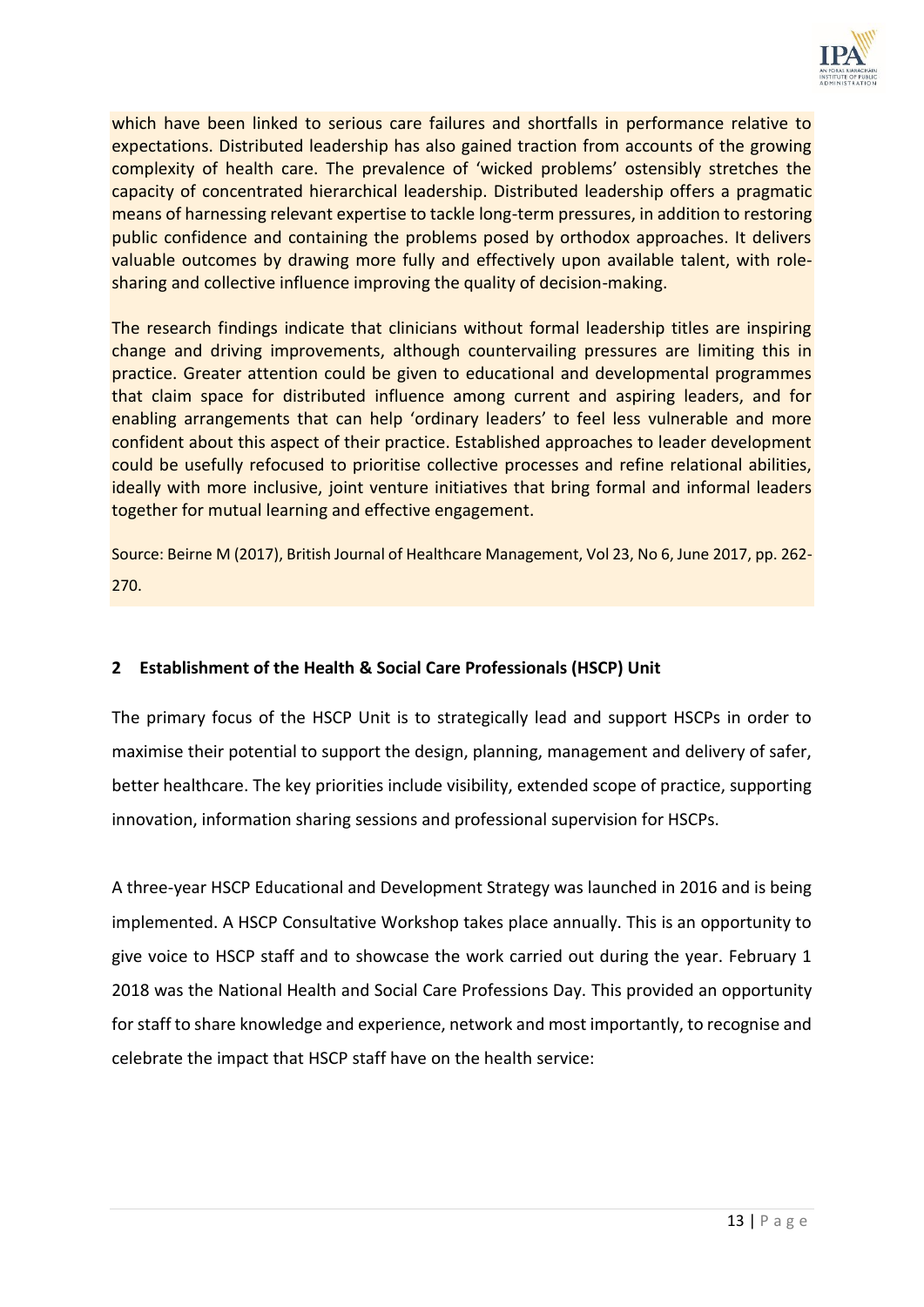

It is important that we provide opportunities to recognise and celebrate the commitment and outstanding contribution of health and social care staff across the organisation – Rosarii Mannion, National Director HR.

#### **3 Accreditation and Awards**

The HR directorate have been recipients of a range of awards recognising their contribution to better leadership and management:

- HSE HR teams and HSE organisations have been both shortlisted and selected for many awards at the HR Leadership and Management Awards over the duration of the People Strategy, including best change management programme and best learning and development strategy at the 2019 awards.
- The HSE National Human Resources team won the 2018 International Coaching Federation International Prism Award. This prestigious global award honours the coaching programmes of organisations which fulfil rigorous standards, address strategic goals, shape organisational culture, and yield discernible and measurable impacts.
- The National Director HR accepted the 'Special Recognition Award' at CIPD Ireland HR Awards 2017 on behalf of National HR. It was awarded to recognise the organisation's strong foundations, pointing to reform that will have a durable impact into the future.

## Priority 2: Staff engagement

The notion of employee engagement repackages various organisation concepts, in particular motivation and commitment, it also emphasises employees' well-being and performance. As such, it offers a mutually beneficial perspective on the employment relationship, seeking the good of employees and the organisation in tandem.

Within the HSE, there have been many staff engagement activities, initiatives and outputs since the publication of the People Strategy and, in particular, in response to the findings of the Staff Survey 2016. The sub-themes in respect of staff engagement are staff voice, staff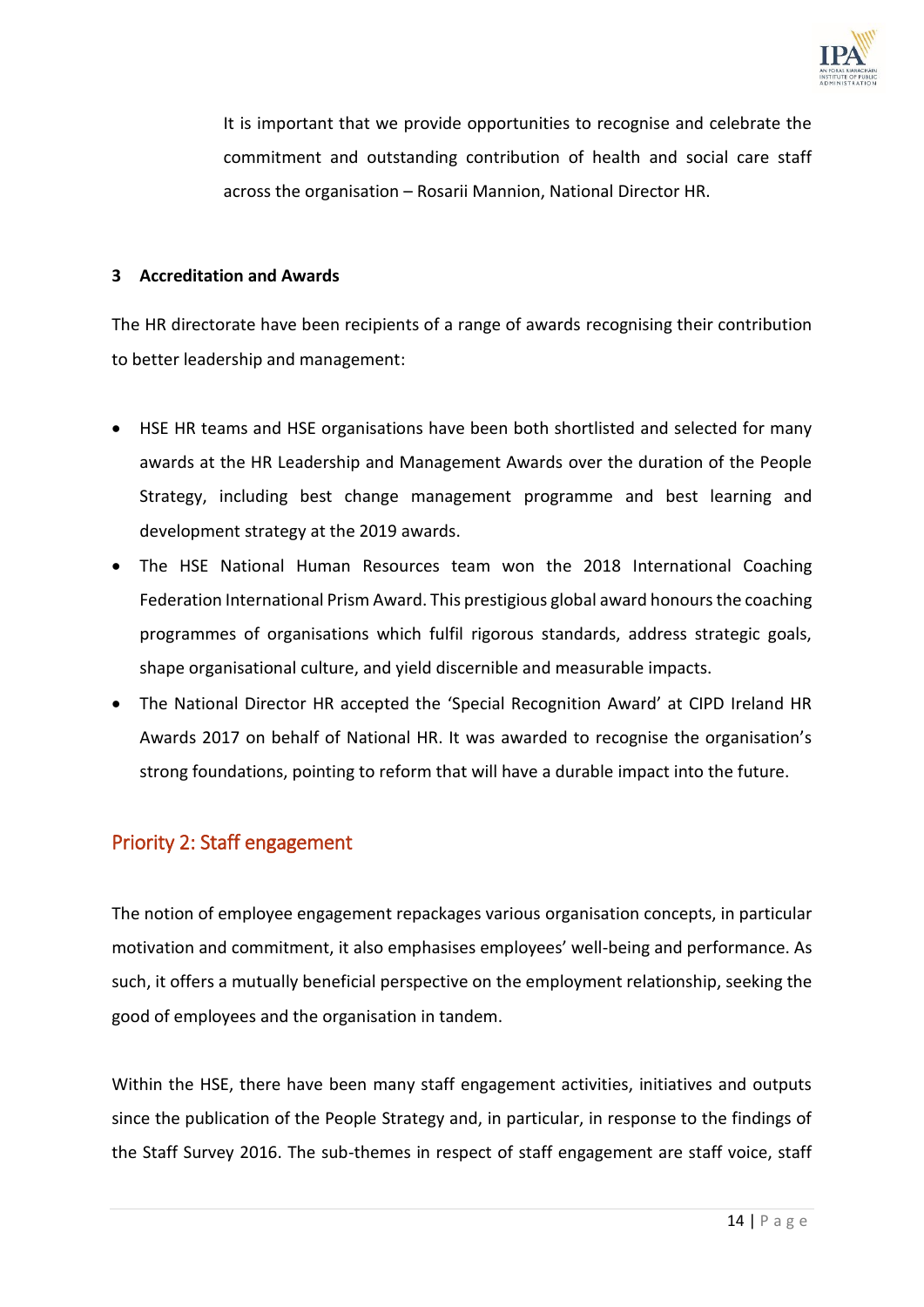

commitment, staff health and wellbeing and the staff working environment. The objective is to deliver on the following outcome: Staff have a strong sense of connection to the service, take personal responsibility for achieving better outcomes and support team colleagues to deliver results.

## *Key achievements:*

## **1 National Staff Engagement Forum**

The first National Staff Engagement Forum (NSEF) was established in 2016. It has since expanded to include 60 members from all levels and grades within the HSE and voluntary sector and with proportional representation of health and social care staff.

The purpose of the forum is to promote staff engagement throughout the health sector and to create a positive working environment for staff and service users. The forum is a means of sharing good examples, providing feedback and advice and building positive communication in respect of staff engagement and wellbeing.

In 2017 the NSEF developed a shared health sector definition of staff engagement:

Staff are engaged when they feel valued, are emotionally connected, fully involved, enthusiastic and committed to providing a good service…when each person knows that what they do and say matters and makes a difference.

Several local engagement forums have been established, including HR Corporate Division, Nurses and Midwives, National Ambulance Service (NAS), Coombe Women and Infants University Hospital, and Mayo University Hospital.

## **2 Staff Engagement Surveys 2016 and 2018**

The purpose of the 'Your Opinion Counts' staff survey is to assess current staff opinions in order to identify opportunities for improvement which will help build a better health service for all. The surveys have been extremely useful in identifying priorities for National HR. The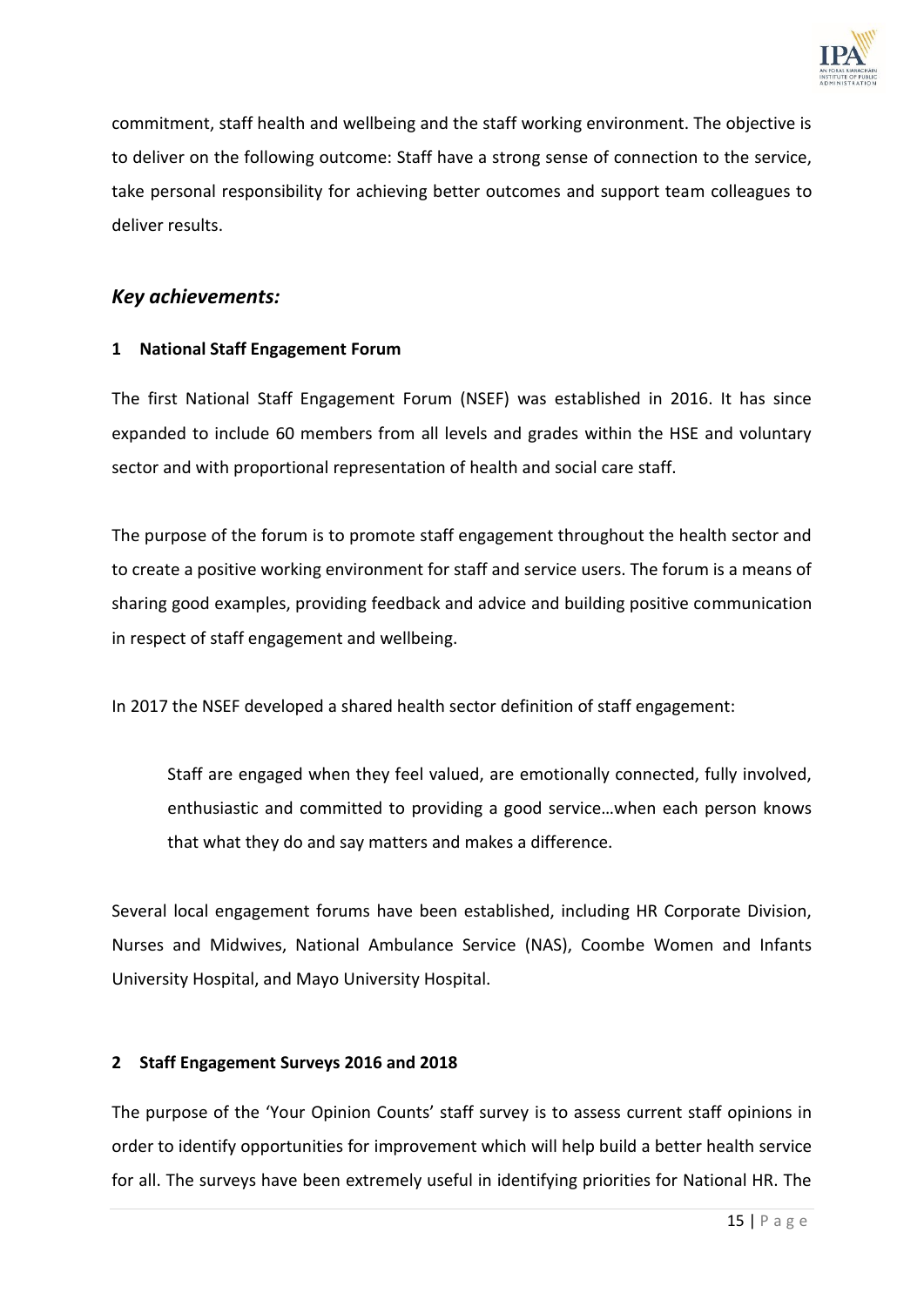

Staff Engagement Forum reviews learning from surveys and tracks developments and improvements in response to surveys.

### **3 Staff Engagement Strategic Plan**

Currently in development, the strategic plan draws from the results of the 2018 staff survey and outlines the key enablers for an engaged staff. The plan is expected to contribute to the development of the revised HSE People Strategy and the Sláintecare implementation plan.

#### *Research vignette:* **Linking patient experience and staff experience**

In 2018 NHS Employers commissioned the Institute for Employment Studies to look at the relationship between staff engagement and positive patient experiences at high performing NHS Trusts in the North of England. The research highlights some common themes between the organisations and lessons for other employers in developing initiatives in this area.

The research suggests that all four trusts recognised that staff experience and behaviours are inextricably linked to patient experience, such that patient experience is an outcome of staff experience and engagement.

The research highlights that lessons learnt across these four NHS trusts cold be applied to other trusts without a great deal of financial outlay. For example, the report suggests that the HR teams in the study have consistently sought to put organisational values at the forefront when reworking HR policies, or when designing training events for staff and managers. Likewise, all trusts used evidence from staff and patients as the basis for business decisions.

Source: Robinson D, (2018) *Linking patient experiences and staff experience – common themes from successful trusts,* Institute for Employment Studies, [https://www.employment](https://www.employment-studies.co.uk/resource/linking-patient-experience-and-staff-experience-common-themes-successful-trusts)[studies.co.uk/resource/linking-patient-experience-and-staff-experience-common-themes](https://www.employment-studies.co.uk/resource/linking-patient-experience-and-staff-experience-common-themes-successful-trusts)[successful-trusts](https://www.employment-studies.co.uk/resource/linking-patient-experience-and-staff-experience-common-themes-successful-trusts)

## **4 Workplace Health & Wellbeing Unit**

The Workplace Health and Wellbeing Unit is committed to supporting staff members through improving staff health, providing supports for staff to manage their own health and wellbeing, and supporting staff with health conditions to stay in employment.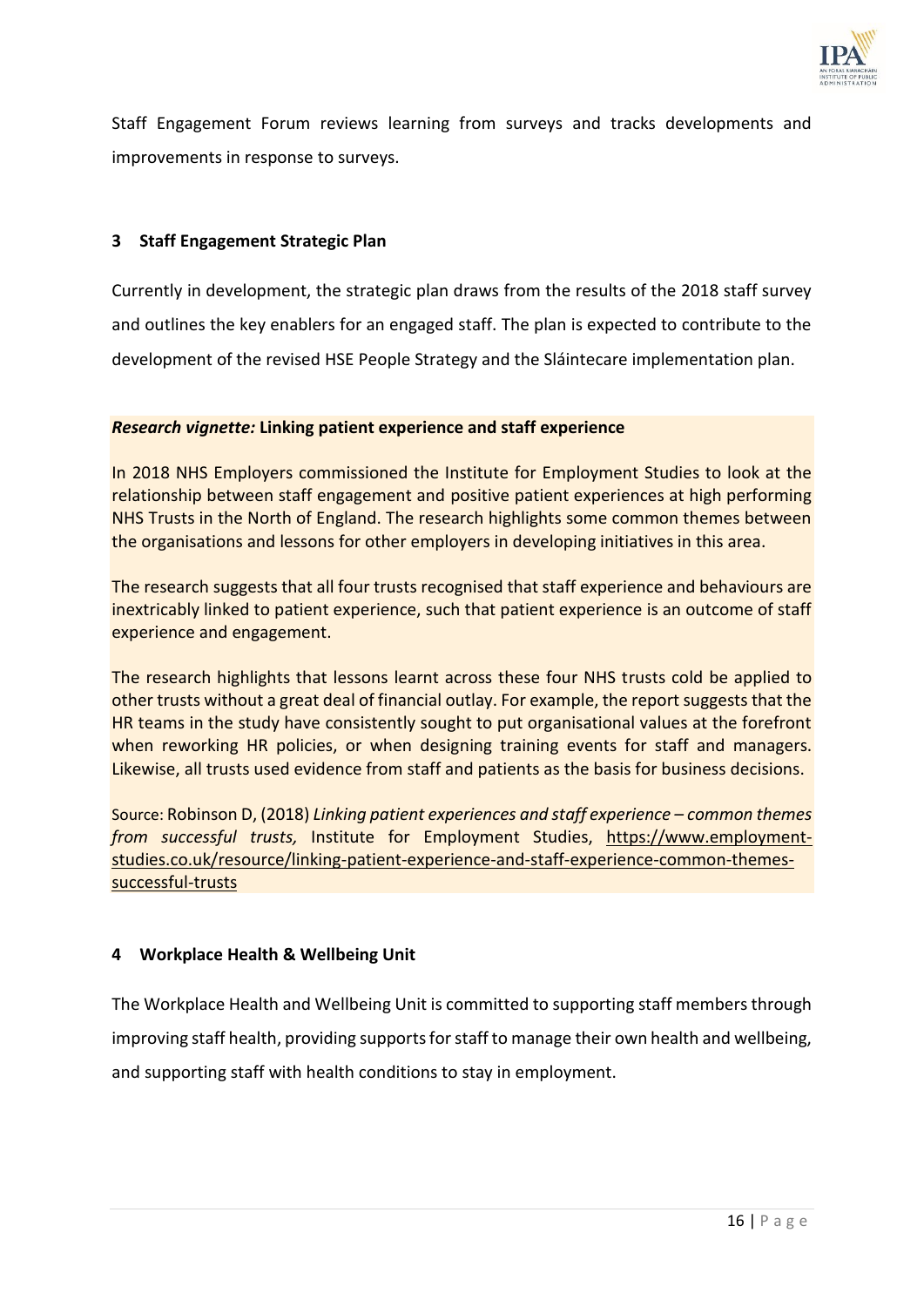

### **5 Diversity, Equality and Inclusion Unit (DEI)**

The Diversity, Equality and Inclusion Unit (DEI) was established to promote Diversity, Equality and Inclusion across the HSE.

#### **6 Preventative Measures for Bullying and Harassment in the workplace**

The principles and objectives of the Dignity at Work Policy for the Health Service identify the need for preventative measures to resolve workplace conflicts at the earliest possible stage. The People Strategy 2015-2018, refers to the need to 'Build on positive workplace initiatives that recognise the HSE's social and collective responsibilities to create sustainable and nurturing environments that recognise staff and value resilience and innovation' (Action 2.13).

The 2018 Staff Survey found that four in ten employees had directly experienced harassment or bullying, almost half had witnessed bullying or harassment taking place, and over one third of employees had been verbally or physically assaulted at work. Employees have a right to dignity at work. Bullying and harassment undermines employee morale and can result in absenteeism, stress-related illness and high staff turnover – ultimately impacting on patient/client care. A series of preventative measures have been developed by National HR over the duration of People Strategy.

In 2017, the HSE and the Irish Medical Organisation developed and signed a new Respect Charter aimed at tackling bullying of young doctors.

#### *Research vignette:* **Changing the bullying culture in healthcare**

Research shows that not only is bullying common in healthcare, but it also has serious consequences. 45 per-cent of nurses have been verbally harassed or bullied by other nurses, says an RNnetwork study. The survey also found that 41 per-cent of nurses were verbally harassed or bullied by managers or administrators, and 38 per-cent reported verbal harassment or bullying by physicians. More than half of the nurses who reported harassment at work were considering leaving the profession altogether.

'Bullying can take all kinds of forms', explains Angie Mitchell, RN, director of nursing services at HealthTrust. 'It could be nonverbal communication, such as the lack of willingness to help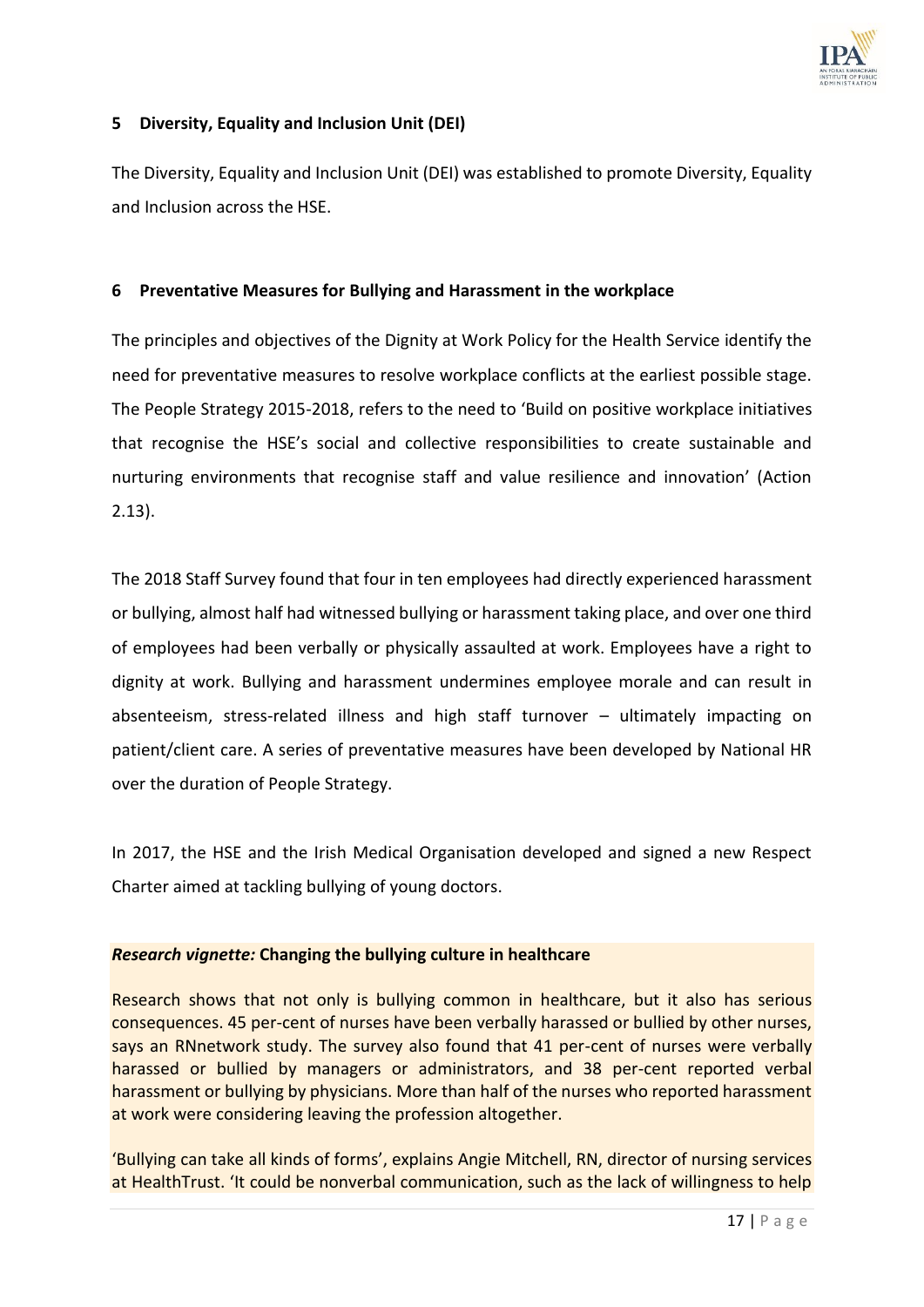

a co-worker who needs assistance with a patient. Or it could be more obvious—like mocking or even verbal abuse. What's key is that the definition of bullying is in the perception of the person who bears this type of behaviour.

Regardless of how it is defined, bullying can have major implications for hospitals and other healthcare organisations. In one large healthcare facility, up to 70 per-cent of nurses left their jobs after being bullied, reports American Nurse Today.

While seasoned clinical professionals may tell you that bullying has always been present at patient care facilities, some experts believe it's on the rise, likely because of health policy changes putting massive financial pressures on the healthcare system. 'Stressful job demands can lead to bullying', according to Patrick Beaver, chief nursing officer at a South Carolina healthcare facility. 'Healthcare professionals are dealing with life and death, and there may be fewer resources available to help them. Across clinical disciplines, caretakers are spending less face time with patients than they once did'. While certainly not an excuse for bad behaviour, he adds, all of this could be making bullying "more prevalent". Adding to caregivers' stress are difficult working conditions such as the inability to take breaks during long shifts, limited supplies, pressure to rush patient care, and scant recognition of nurses' skills and contributions to the clinical team. Nurses can be left feeling overwhelmed and stressed, and pass along those negative emotions to colleagues. Bullying in healthcare has been prevalent for so long that many nurses have come to accept it as part of the job.

For years, healthcare bullying has been widely tolerated because nurses have failed to report harassment, and nurse managers haven't followed up on bullying accusations. However, bullying has increasingly garnered public attention, prompting more patient care organisations to put protocols and programmes in place to improve workplace culture and mitigate the risk of abusive behaviour. 'The best counterattack is follow-through', says Shaun McCamant, chief nursing officer at HealthTrust Workforce Solutions. 'Facilities need to get at the root cause of bullying, just like they would any other dangerous event, such as someone slipping and falling or a behavioural health crisis. Only then will we be able to prevent it with actions to improve the workplace environment for everyone'.

Source: Healthtrust (2018), *Taking a stand against bullying,* <https://healthtrustpg.com/professional-development/taking-stand-bullying/>

## Priority 3: Learning & Development

The concept of a learning organisation is very closely aligned with that of a high performance organisation. The sub-themes in this priority are aimed at developing a Learning and Development Plan for the HSE, and ensuring more coherent delivery and evaluation of learning and development interventions. Developing coaching and mentoring in the HSE and promoting 'on the job' learning are all identified as key action points. The identified outcome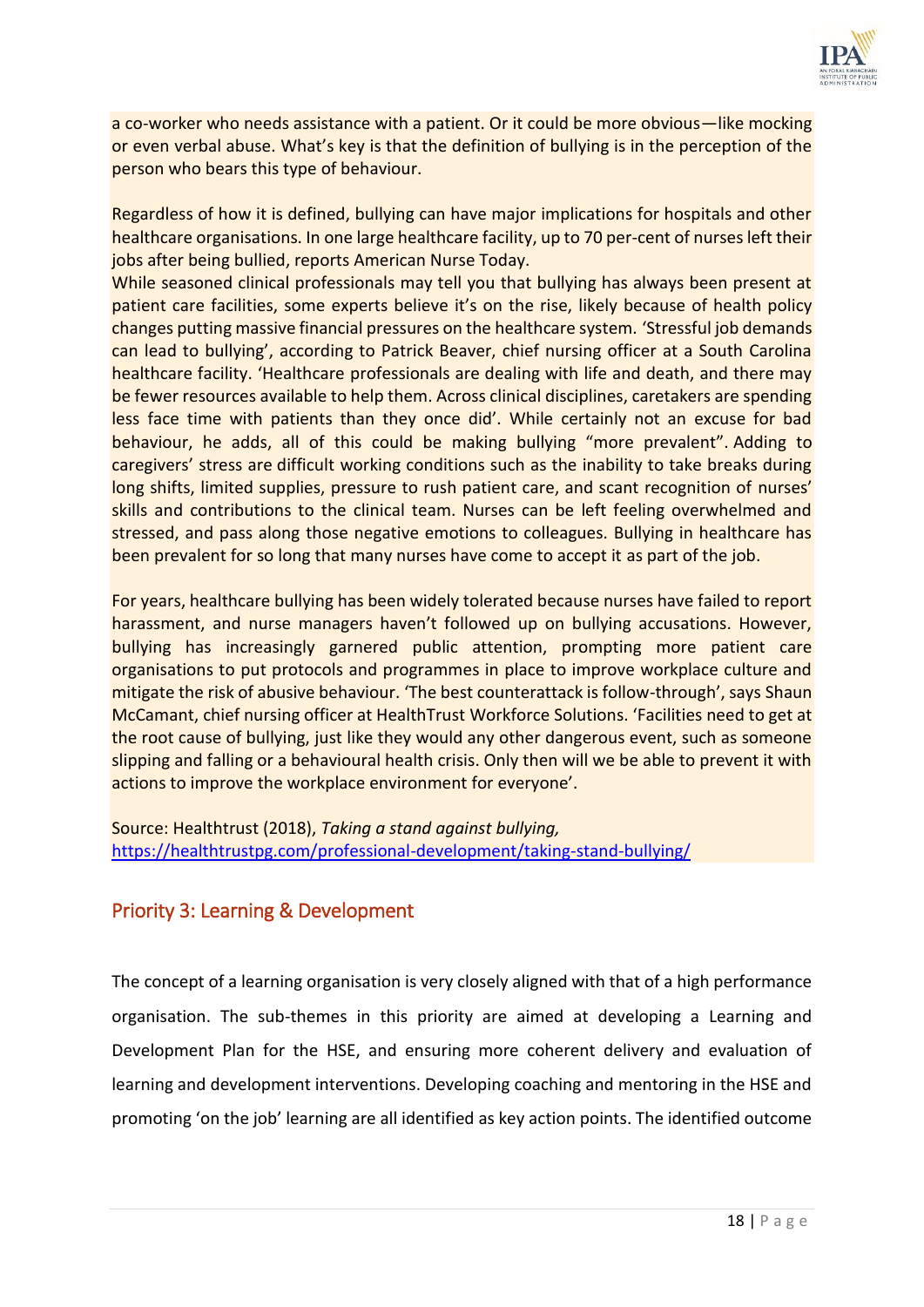

of delivering on priority three is: A learning culture that prioritises development to ensure staff are equipped to confidently deliver, problem solve and innovate safer better healthcare.

## *Key achievements:*

#### **1 HSELand**

HSELand is an online portal available to all health care professionals and has become the dominant online medium for e-training. It provides courses and learning resources with a focus on facilitating ongoing learning and self-improvement. The HSE has over 250,000 HSELand e-learning users.

The Change Hub is the HSE's online change management service that supports staff to have the skills, knowledge and confidence to bring about and sustain service improvement through sharing practical insights and experience. It has a multimedia case study repository of service improvement stories drawn from health and social care settings.

> Having recently completed an MSc in Leadership with the Institute of Leadership, RCSI, I have found the HSE Change Hub an excellent go-to resource. The Change Hub provided resources, e-learning programmes and links to tools for change management, effective leadership, communication and team building, which are very helpful in undertaking any change project. Deirdre Lang, Director of Nursing National Clinical Programme for Older People (NCPOP) and Leadership Development Nursing Profession Older People

The Dignity at Work Policy e-learning module is a convenient and easy way for staff to become familiar with the current policy. It sets out the responsibilities of everyone to ensure a positive work environment and to foster a climate of dignity and respect.

## **2 Coaching and Mentoring**

The HSE developed coaching and mentoring programmes to support staff learning and improved performance. The objective is to enhance employees' capacity to lead and flourish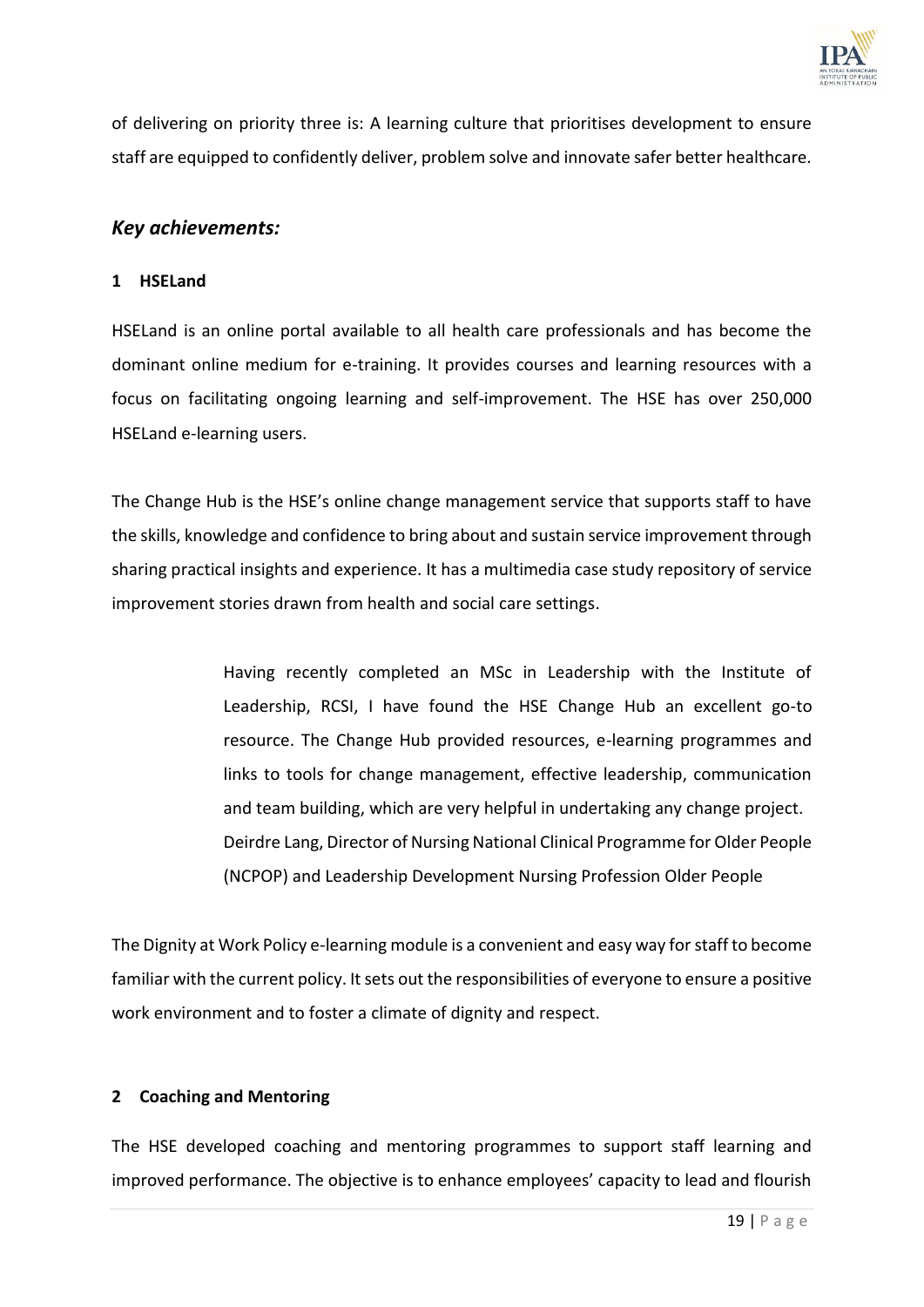

in their role, and to unlock a person's potential in order to maximize performance, promote development and solve problems.

Other initiatives in this area include:

- The Leadership, Education and Talent Development Unit developed the Leaders in Management Programme, to develop the leadership capability of health service management.
- Accredited ICF National HR Coaching Service, for staff who wish to develop their coaching skills in order to become an internal coach with the HSE.
- HSE mentoring programmes for employees wishing to pass on some of what they have learned to someone else who will benefit from the experience.
- Mentoring programmes supporting Women in Leadership.

I've had the benefit of some very helpful and generous mentors who have been of great assistance to me at key points in my working life. I have also participated as a mentor in other mentoring programmes and have always found it a very enjoyable and rewarding experience'

Louise Doyle, General Manager – Leadership, Education & Talent Development.

## *Research vignette:* **Promoting nurses' performance and work attitudes through coaching and mentoring**

In a research study of nurses in a large, metropolitan hospital in Australia, Johnson et al (2010) investigated the relationship between learning and development activities and work attitudes and performance. The results clearly showed that developing clinical practice improved selfrated performance and coaching improved work attitudes.

The research further found that role breadth self-efficacy and flexible role orientation mediated these relationships and emerge as important mechanisms in the link between learning and development and work attitudes and performance.

The authors conclude that investment in learning and development activities for nurses improves outcomes for nurses, the organisation and patients.

From: Johnson A et al (2010) *Learning and development: promoting nurses' performance and work attitudes,* Journal of Advanced Nursing 67(3), 609-620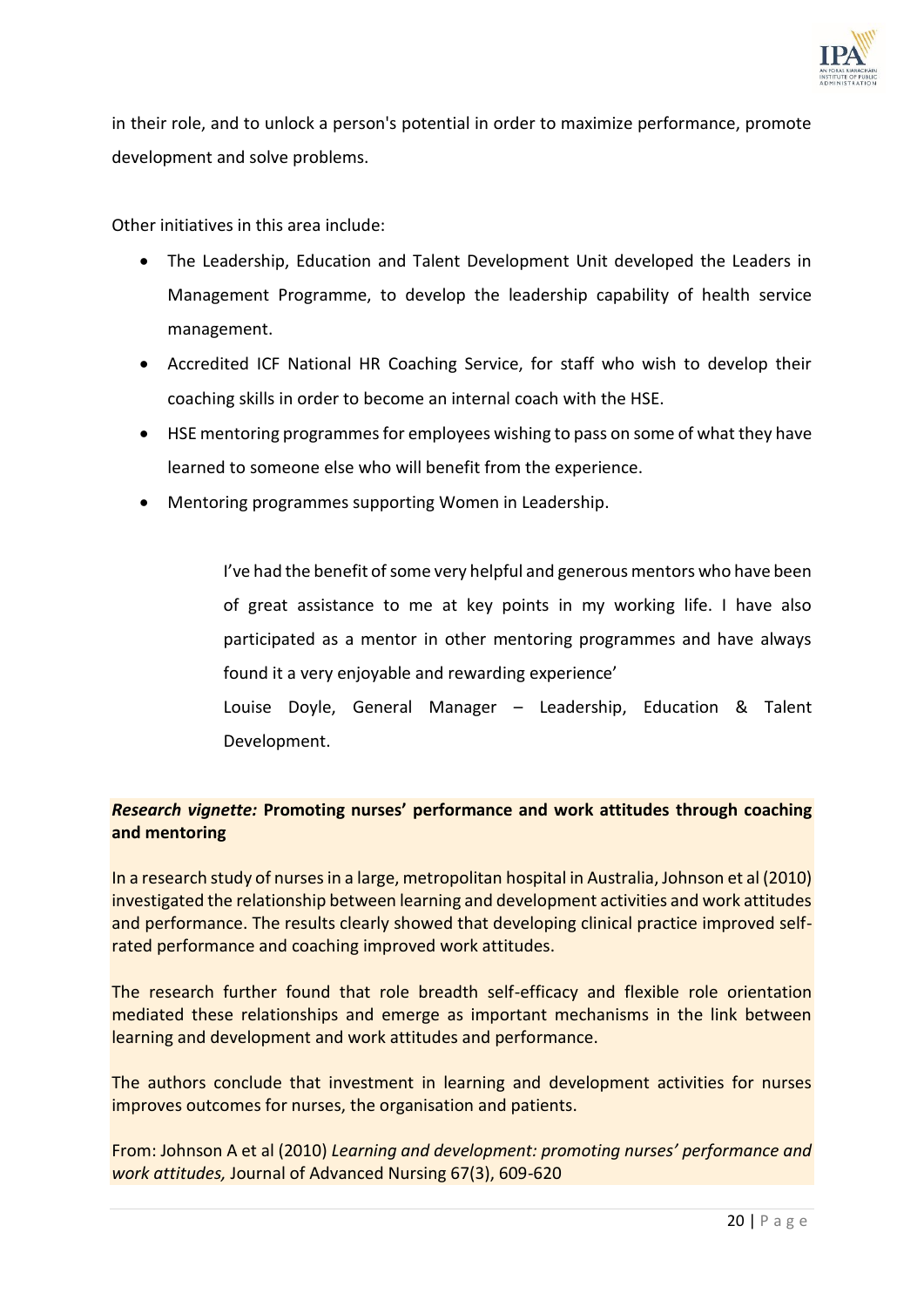

## Priority 4: Workforce Planning

Commenting on the UK National Health Service, the King's Fund, a healthcare research charity has concluded that 'the workforce challenges in England now present a greater threat to health services than the funding challenges' (the King's Fund, 2019). Similarly, in Ireland, ensuring that the HSE has the right number and mix of healthcare staff is vital to achieving organisation objectives. This priority encompasses the development of a workforce planning framework, workforce and service design, workforce talent management and workforce organisation. The stated outcome is 'the implementation of a comprehensive workforce plan based on current and predicted service needs, evidence informed clinical care pathways and staff deployment'.

#### *Key achievements:*

#### **1 Establishment of an Integrated Multi-Disciplinary Workforce Planning Framework**

The Integrated Multi-Disciplinary Workforce Planning Framework is aimed at attracting and retaining talent, and is an enabler in delivering safer and better healthcare. It recognises the need for plans to optimise current workforce and multi-disciplinary teams, and to deliver a self-sufficient, sustainable health workforce capacity capable of meeting Ireland's future healthcare needs. The current areas of focus for the framework are aligning workforce planning governance structures appropriately with organisational structures; building an evidence base and data to develop workforce planning methods; building capability for workforce planning; and enhancing communication and engagement.

The Integrated Health Workforce Planning Unit was developed to support the implementation of the strategic framework by providing a supporting role in workforce intelligence, research, and analytics. It develops workforce plans for the entire workforce in Ireland. This ensures greater coordination of all health workforce planning activities.

The National Strategic Framework for Health and Social Care Workforce Planning is a collaboration between the Integrated Health Workforce Planning Unit and the Strategic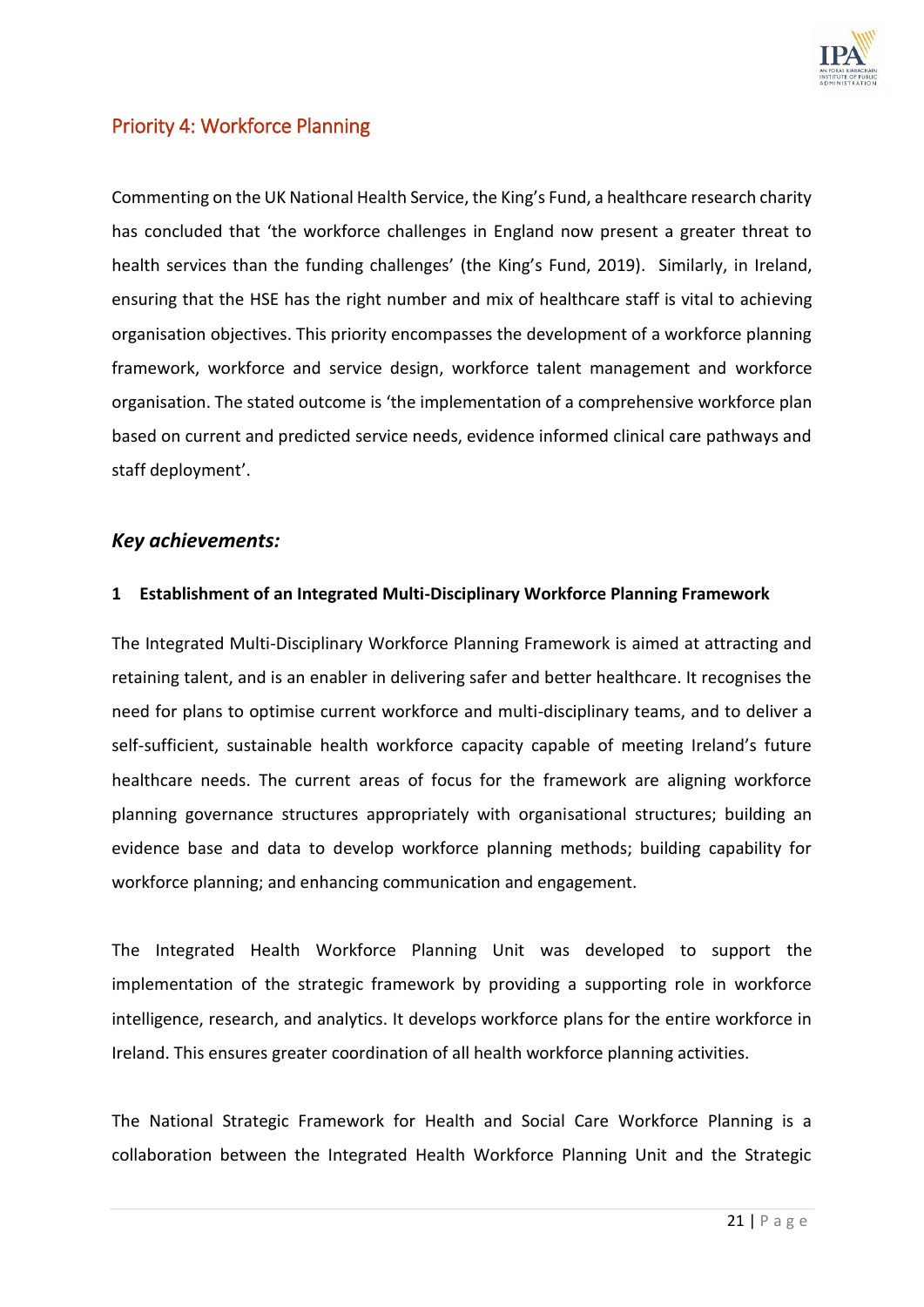

Workforce Planning and Intelligence Unit. The implementation of the framework is an ambitious, multi-year undertaking involving actions and activities at various levels of the system. It will support the recruitment and retention of a mix of health workers across the Irish health system to meet planned and projected service needs.

#### *Research vignette:* **Why workforce planning matters**

According to the HR Society (2013:6), 'the case for WFP hits us in the face daily. How often do we find 'shortages of staff' as an excuse for poor customer service…Workforce planning will not solve all our resource problems, but for relatively minor effort, it can make us aware of risks, help us to plan to overcome them, and minimise disruption to meeting the demands of our mission'.

Workforce planning goes beyond forecasting headcount and filling vacancies. The objective is a detailed understanding of the organisation's workforce requirements and how those requirements can be addressed both now and in the future. Rather than simply reacting to political or market events, the organisation has a planned approach to the recruitment, deployment and development of staff. Some of the specific benefits of workforce planning identified by the HR Society include:

#### Employees:

Reduced stress due to overwork, insufficient co-workers, poorly deployed staff Reduced stress occasioned by dissatisfied clients More effective performance management and development Better career path planning

#### Managers:

Having sufficient people to meet the demands of the task Better able to meet targets Better staff morale and productivity Avoiding adverse effects of poor workforce planning on costs

#### Senior management:

Avoiding adverse effects on costs and service delivery Ensuring continuity of business Avoiding poor publicity

## HR Departments:

Effectively supporting organisation needs Achieving departmental goals Benefits from more streamlined processes (e.g. recruitment) Gaining professional credibility

Adapted from HR Society (2013), *The Complete Guide to Workforce Planning* [https://www.peopleanalytics.org.uk/file/workforce-planning-chapter-one\\_draft\\_02.pdf](https://www.peopleanalytics.org.uk/file/workforce-planning-chapter-one_draft_02.pdf)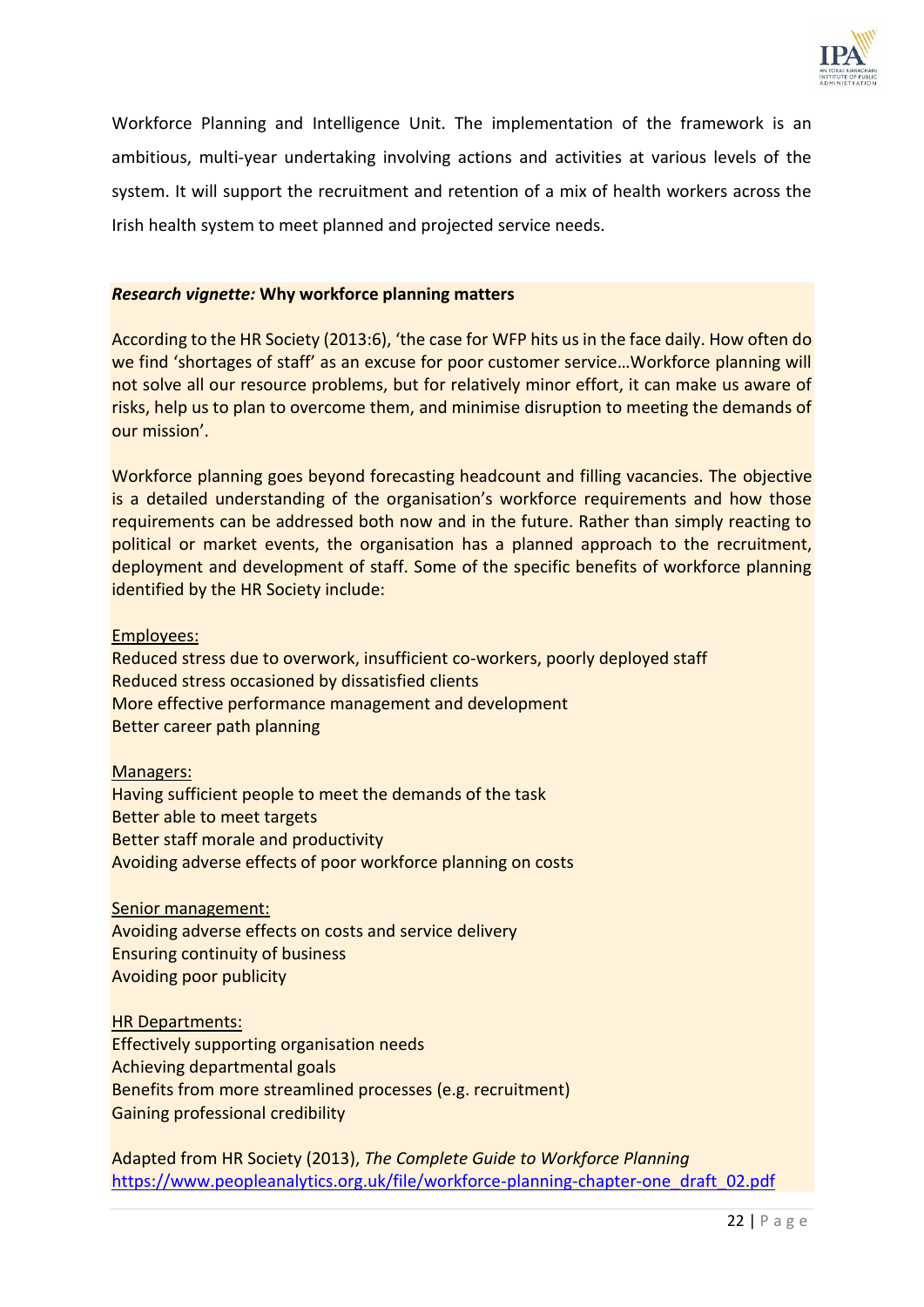

#### **2 Workforce Planning Research**

The National Doctors Training and Planning (NDTP) unit considers the needs of service delivery across public and privately funded healthcare systems. It addresses future projections for the staffing of the medical workforce.

- A report was published in 2015 that focused on the demand for GPs over the next 10 years
- In 2016, the NDTP developed a methodology to predict the medical workforce requirements, 'Medical Workforce Planning Ireland: A Stepwise Approach'. The methodology involves analysing models of care, future trends in demographics, epistemology, policy and staffing models, among other things
- NDTP are currently developing medical workforce specialty reviews that outline, for each area of medicine, current service delivery models, future drivers of change as well as planned models of care, with high-level recommendations related to future demand for the specialty.

#### *Research vignette:* **The value of workforce planning research**

Workforce planning is a big deal because the supply of skills cannot be turned on like a tap – training places need to be planned, funded, filled and the throughput deployed effectively and in concert with local needs.

In work for Cancer Research UK, IES looked at the [future non-surgical oncology](https://www.employment-studies.co.uk/resource/full-team-ahead-understanding-uk-non-surgical-cancer-treatments-workforce)  [workforce](https://www.employment-studies.co.uk/resource/full-team-ahead-understanding-uk-non-surgical-cancer-treatments-workforce) needs if a 'best practice treatment model' was adopted. It highlighted key skill gaps that agencies such as Health Education England (HEE) should be targeting.

IES also identified that the growth in the over-85s population represented the biggest draw on NHS resources and that NHS organisations, where this risk is compounded by a [reduction](https://www.employment-studies.co.uk/resource/beyond-brexit-assessing-key-risks-nursing-workforce-england)  [in EU-born nurses](https://www.employment-studies.co.uk/resource/beyond-brexit-assessing-key-risks-nursing-workforce-england) and midwives, were likely to face the biggest resourcing 'squeeze' in the coming decade.

Bevan S (2019), Workforce planning remains a missing link in the NHS long-term plan, Institute for Employment Studies, [https://www.employment-studies.co.uk/news/workforce](https://www.employment-studies.co.uk/news/workforce-planning-remains-missing-link-nhs-long-term-plan)[planning-remains-missing-link-nhs-long-term-plan](https://www.employment-studies.co.uk/news/workforce-planning-remains-missing-link-nhs-long-term-plan)

## Priority 5: Evidence and Knowledge

An evidence-based approach to decision-making is based on a combination of using critical thinking and the best available evidence. HSE managers have an obligation to find the best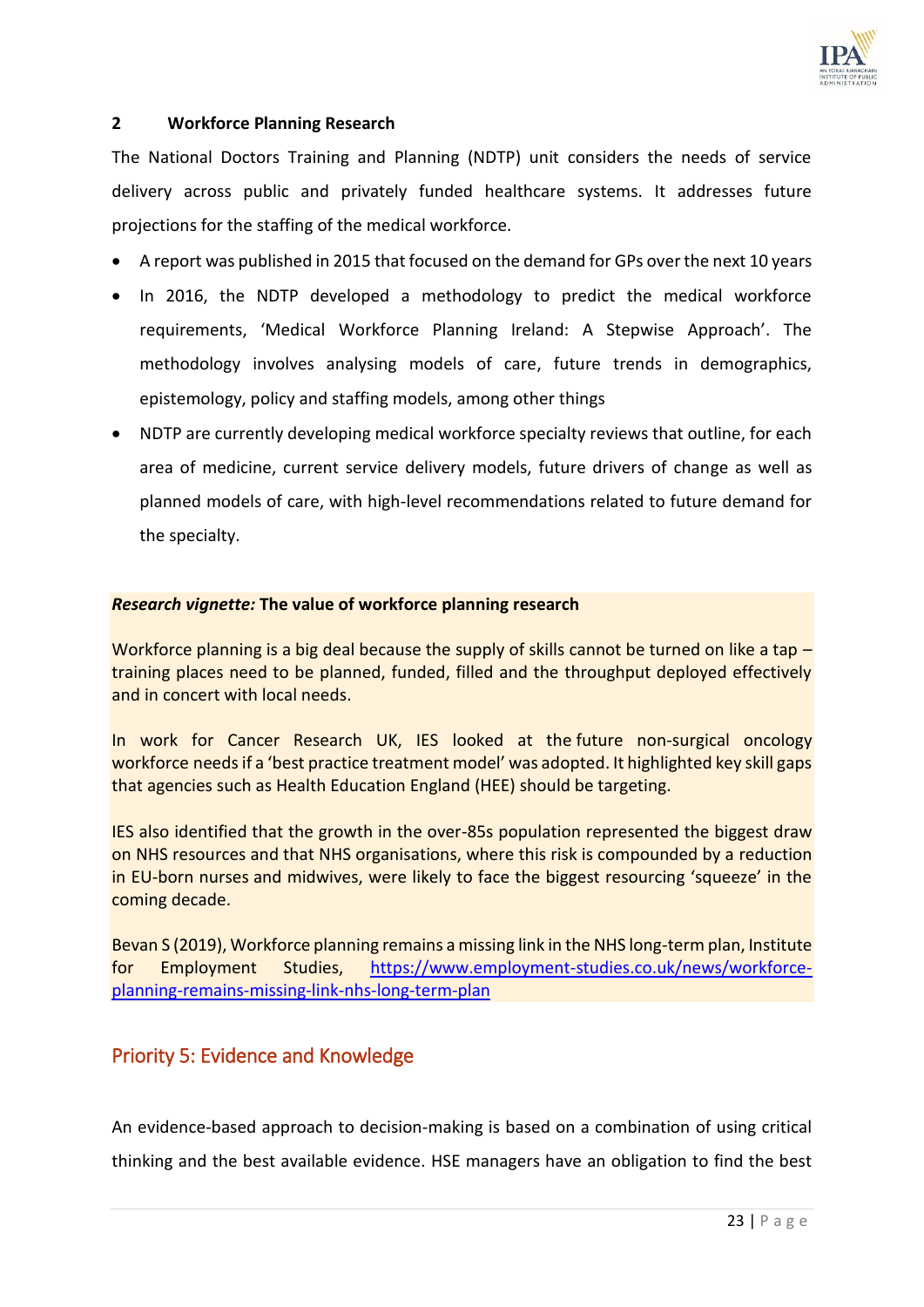

evidence when making decisions that have a bearing on health services staff and service users.

Sub themes in respect of the priority area are data gathering and reporting, data analysis, knowledge management and application of evidence. The long-term outcome is where work practices and client pathways are evidence informed and decision making is based on real time and reliable data.

## *Key achievements:*

## **1 HR reports and employment data**

Since the publication of the People Strategy, HR reports have been published regularly which include key data and messages on the health sector workforce. These reports include effective collection of employment data across all sectors in compliance with the European Working Time Directive.

# **2 Research to improve the experience of working parents on return to work following the birth or adoption of a child**

The HSE is committed to supporting parents after the birth or adoption of a new baby. The purpose of this research was to explore how the HSE could further enhance the experiences of women returning to work and to inform future policy development in the areas of:

- Increased supports for post-maternity employees
- Increased female participation in senior management roles
- Increased levels of employee engagement and staff wellbeing.

## **3 Health and Social Care Professions (HSCPs) Research Conferences**

This annual conference brings together a broad range of health and social care professionals to share their experience through oral and poster presentations and research and practicebased workshops. The conferences are also designed to support HSCPs in undertaking their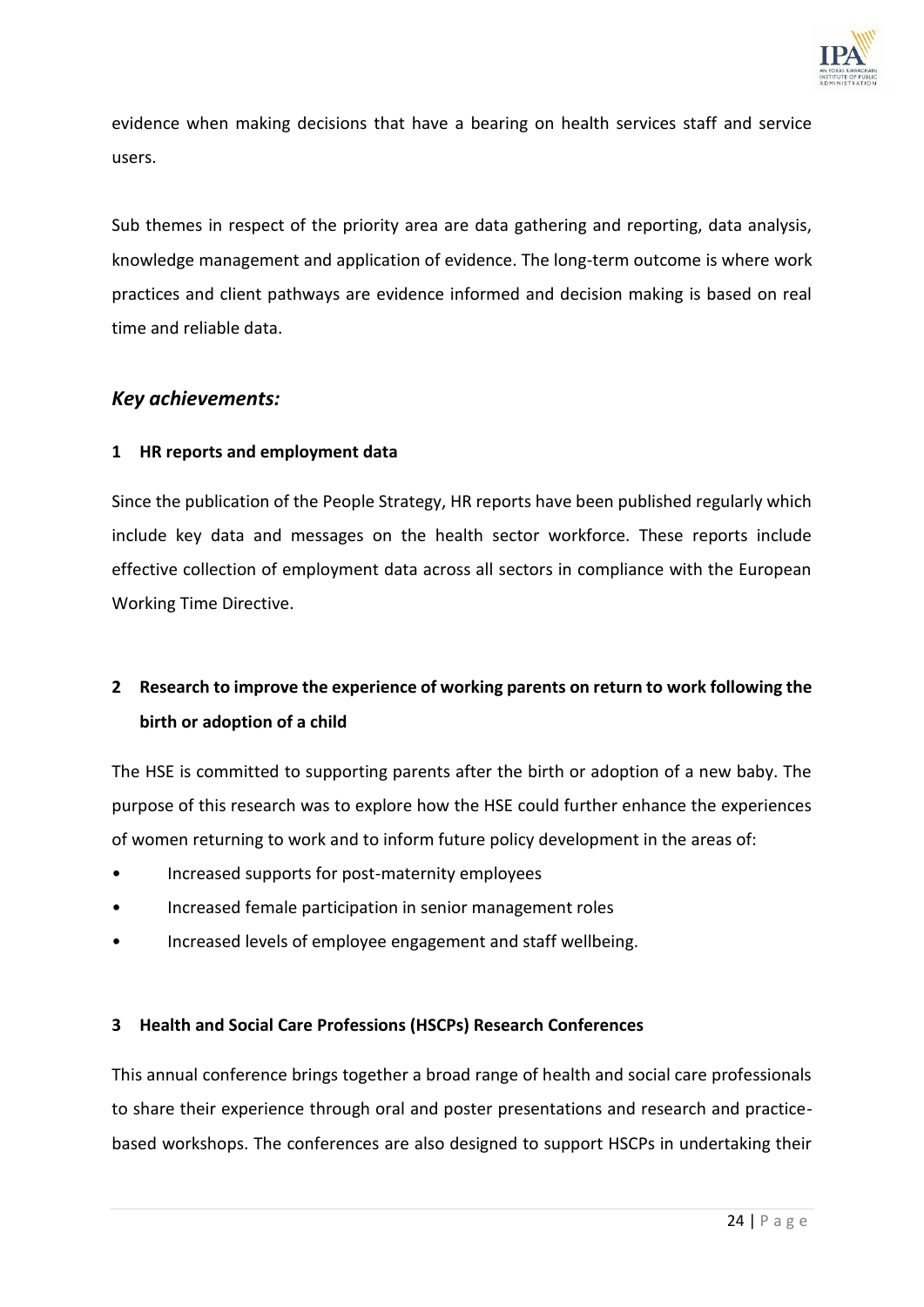

own research. The fifth conference ran in 2018 with the theme 'Translating Health and Social Care Professions Research into Policy and Practice'.

#### *Research vignette:* **Evidence-based HR (EBHR)**

Evidence‐based practice is a radical change from management and HR 'as usual'. It entails redoubling efforts to do what we know works and to develop critical judgement in making decisions that impact the well-being of our organisations and employees. EBHR means making decisions, promoting practices and advising the organisation's leadership through the conscientious combination of four sources of information: the best available scientific evidence; reliable and valid organisational facts, metrics and assessments; practitioner reflection and judgement; and the concerns of affected stakeholders.

Taking up the practice of EBHR offers practitioners three huge benefits. First, a science‐based practice of management promotes better outcomes from decisions and eases their implementation. When it comes to new HR practices and trends, EBHR provides tools to help distinguish the wheat from the chaff. Second, developing yourself as an evidence‐based practitioner is empowering. Becoming evidence‐informed helps you develop powerful arguments to convince others that implementing constructive practices in your organisation is a good idea. Lastly, practicing EBHR ensures ongoing learning throughout your career, through closer ties with research and researchers and with informed communities of EBHR practitioners.

Source: Roussseau D and Barends E, (2011), Becoming an evidence-based HR practitioner, Human Resource Management Journal 21(3), 2011, pp 221-235.

## Priority 6: Performance

Good performance management is critical for organisational success. Employees must understand what's expected of them, and to achieve those goals they need to be managed in a way that ensures they are motivated, have the necessary skills, resources and support, and are accountable.

The performance priority area encompasses performance governance, performance management and performance capacity. The stated outcome is that staff and teams are clear about roles, relationships, reporting and professional responsibilities so that they can channel their energy and maximise performance to meet organisational targets.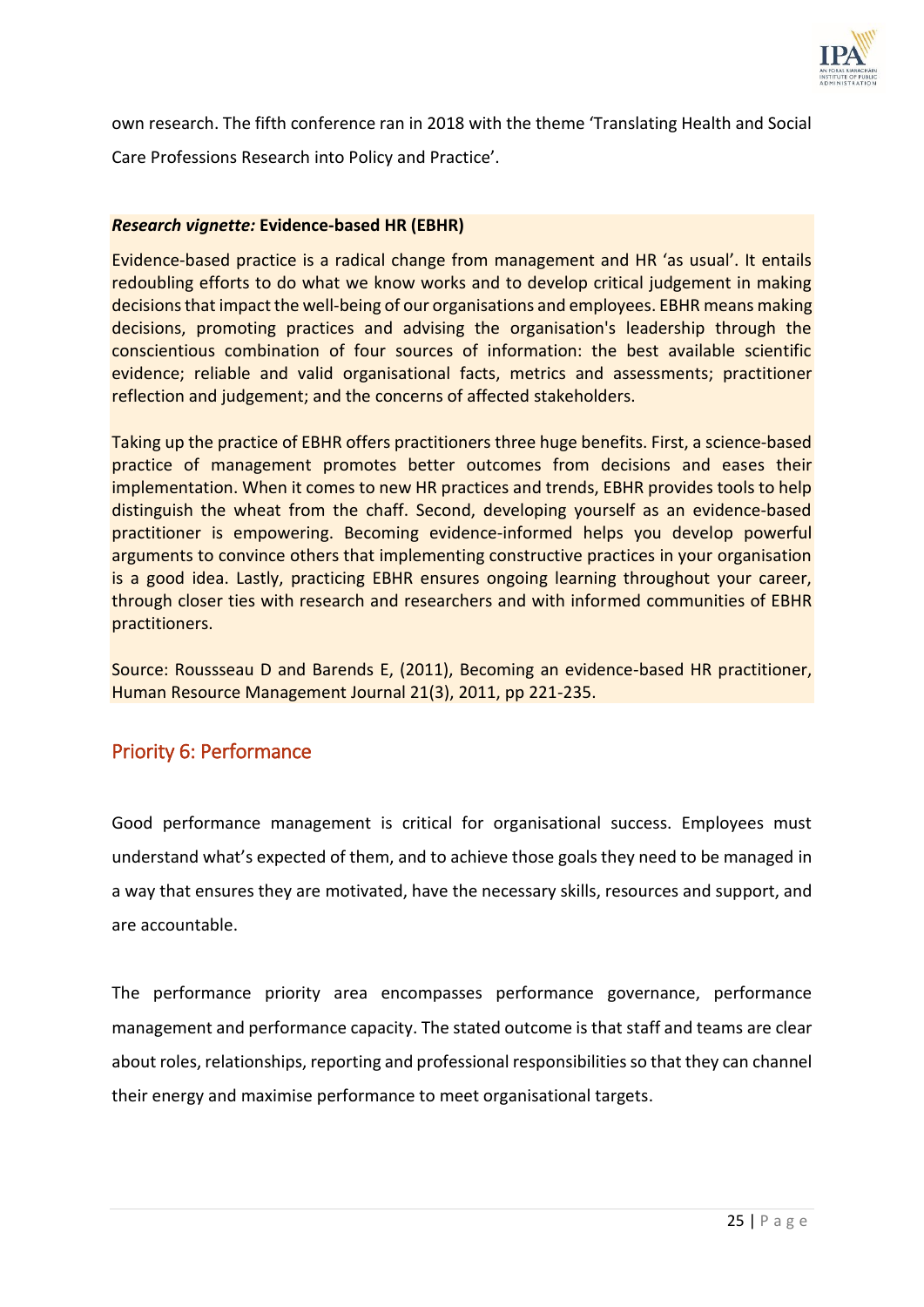

## *Key achievements:*

#### **1 Performance Achievement**

Action 6.4 of the People Strategy is to 'Implement and roll-out a revised, redesigned performance management system that is supportive and developmentally based'. In 2016, following a period of consultation, engagement and workshops, the HSE and the staff panel of the National Joint Council reached agreement on the commencement of Performance Achievement across the health sector, marking a significant and positive development for health service staff and service users. Work is ongoing in respect of the implementation of Performance Achievement in the HSE.

The objective of Performance Achievement is to help organisations in translating strategic plans into action. It enables them to set clear goals for their staff, monitor performance, provide feedback and develop staff competencies and capabilities. The core objectives for the implementation of a Performance Achievement process is to ensure that:

- Each member of the HSE workforce has an equitable opportunity to establish, develop and maintain a personal appraisal in line with their personal, service and organisational goals
- Each member of the HSE workforce has the opportunity to discuss his or her Performance Achievement Framework with his or her line manager.

#### **2 Mediation**

Action 6.5.1 of the People Strategy is to 'Reinvigorate Mediation Services to ensure the deployment of the service to the most appropriate need where best outcomes can be achieved'. A key deliverable in this regard was the establishment of the HSE National HR Mediation Service. Key outcomes from the first year of service included:

- A 70% increase in the number of cases dealt with by the internal panel of professional mediators across the Health Services
- A success rate of 80% in reaching successful outcomes for the parties involved.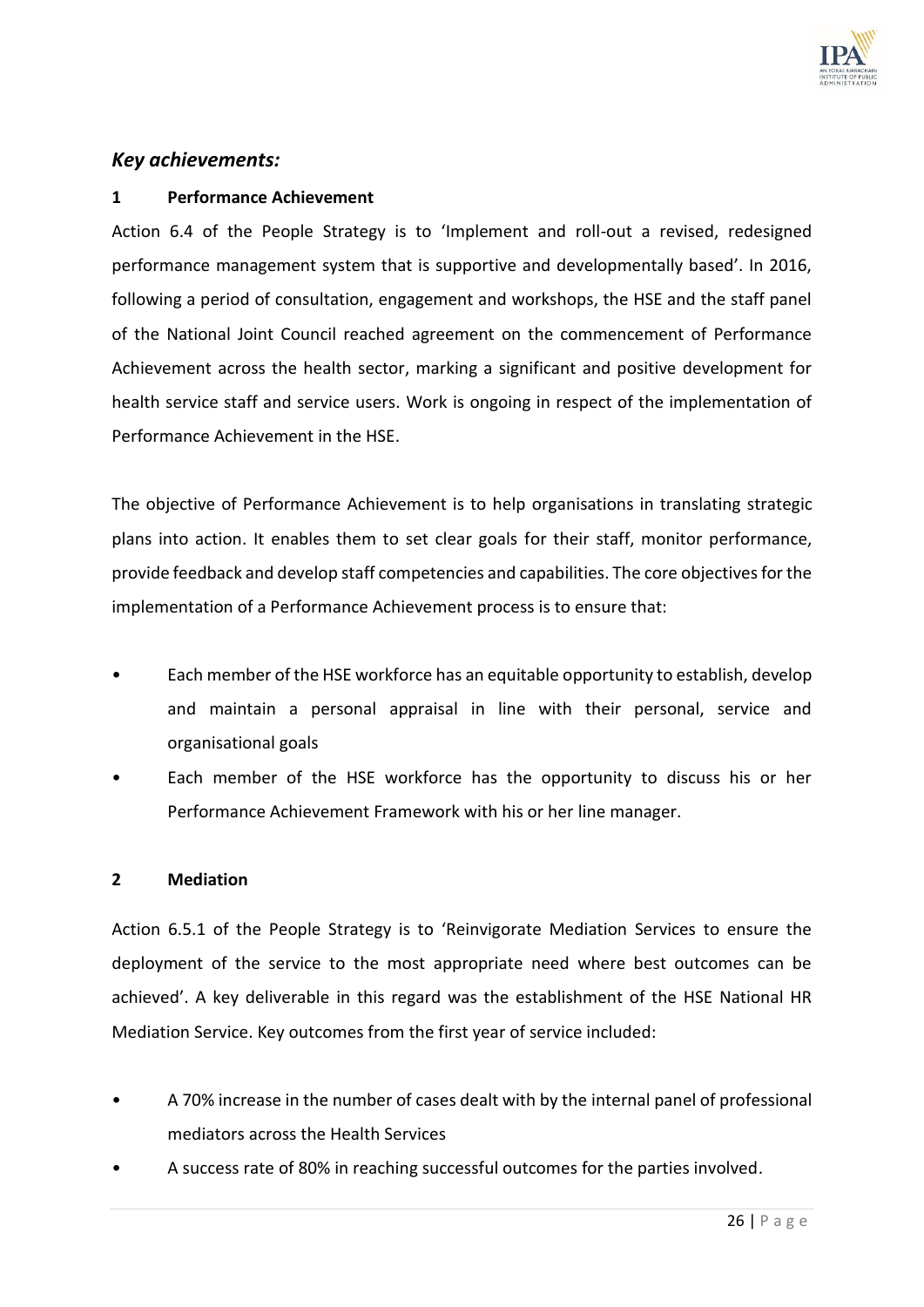

Cases taken on in the mediation service include the areas of interpersonal conflict, breakdown in working relationships, manager/staff difficulties, performance issues, difficulties arising from organisational change and allegations of harassment or bullying. The successes of the mediation service to date shows that it is an effective and positive process to resolve issues in the workplace and allow normal working relationships to resume.

#### *Research vignette:* **Supporting line managers**

Line managers rarely join an organisation with the specific aim of being a manager. Added to this, line managers in the NHS and beyond face competing pressures which can often impact on their time spent as a line manager. Workloads, targets and line management reporting are all cited by managers in the NHS as aspects of their working lives that impact on their ability to engage in people management activities.

In response to these challenges, this research paper on behalf of NHS Employers, highlights actionable solutions for HR and senior leaders. If mangers feel positive and calm, these sentiments can pass on to their teams. The paper therefore suggests that training on personal wellbeing, such as mindfulness or positive psychology, could help to improve wellbeing amongst teams and, in turn, improve employee engagement. HR and senior leaders can also ask themselves whether communication channels are working, both in terms of line managers communicating with their reportees in an appropriate manner, knowing who to speak to for help, and questioning whether line managers are able to give feedback up the line.

HR must also recognise the role it has to play. Is HR referring line managers to the intranet or are there support systems in place, from HR or a more seasoned manager to talk a given situation over?

The paper also offers some exploratory ideas that HR teams and senior leaders can consider. Buddying, celebrating success, networking for line managers across departments and forums are all discussed as other potential solutions to develop line manager's capability and improve shared learning across teams and departments.

Source Robinson D, 2018, Report on behalf of NHS Employers <https://www.nhsemployers.org/news/2018/07/supporting-line-managers-to-foster-engagement>

## Priority 7: Partnering

Effective partnering is critical to the achievement of the Health Services objectives. Person centred care must be at the heart of everything the HSE does, however, partnering with staff,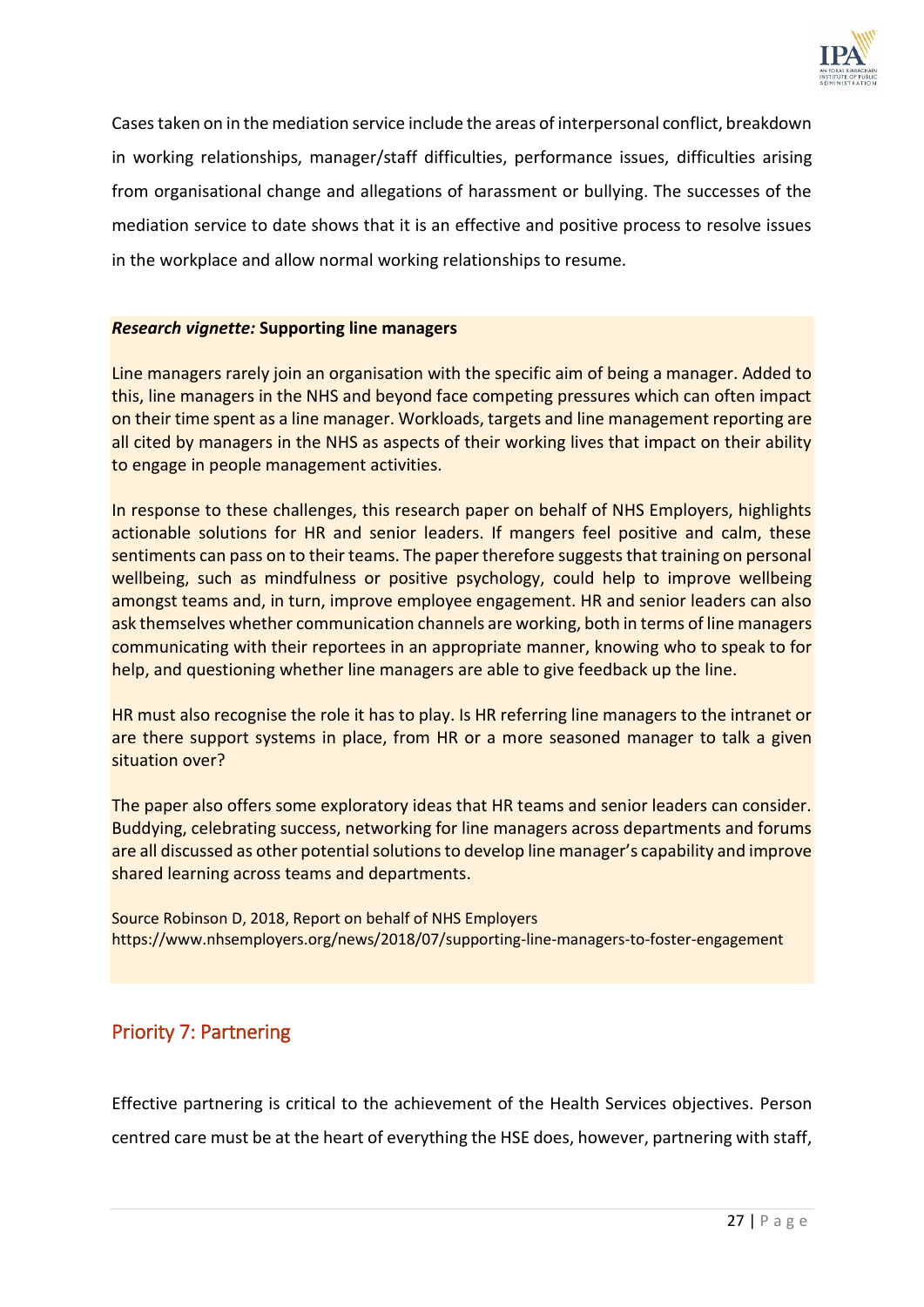

their representative organisations, service providers, other government organisations and communities is also critical.

The sub themes for this priority action are partnering with staff, service users and local communities; partnering with stakeholders; and partnering with service providers. The stated outcome is that partnerships with staff, service managers and stakeholders is effectively developed and managed to add value and support the delivery of safer better healthcare for local communities driving change and improving the client experience

## *Key achievements:*

#### **1 Junior Achievement Ireland 2018**

HSE National HR have engaged with Junior Achievement Ireland to support educational outreach activities and to provide structured and well-managed volunteering opportunities for HSE staff to work with local students.

- The programmes are delivered by health service employees which identifies the HSE as an inclusive and diverse employer.
- They provide students with experiences to gain knowledge and skills as well as making connections between their in-school work and what they see as the 'real world'.
- Volunteers come from all sectors within the health service, with the opportunity to gain presentation and communication skills, which can add value to their health service role.

#### **2 Global Forum on HR for Health**

The Fourth Global Forum on Human Resources for Health, the theme of which was 'Building the health workforce of the future, was held in November of 2017 in Dublin. Over 1,000 delegates from 90 countries attended the conference. The main objectives were advancing implementation, promoting innovations in policy, practice and research, and promoting the engagement of stakeholder groups.

 The HSE HR division led sessions outlining the Health Services People Strategy 2015- 2018 and objectives in planning to support staff to deliver health and social services.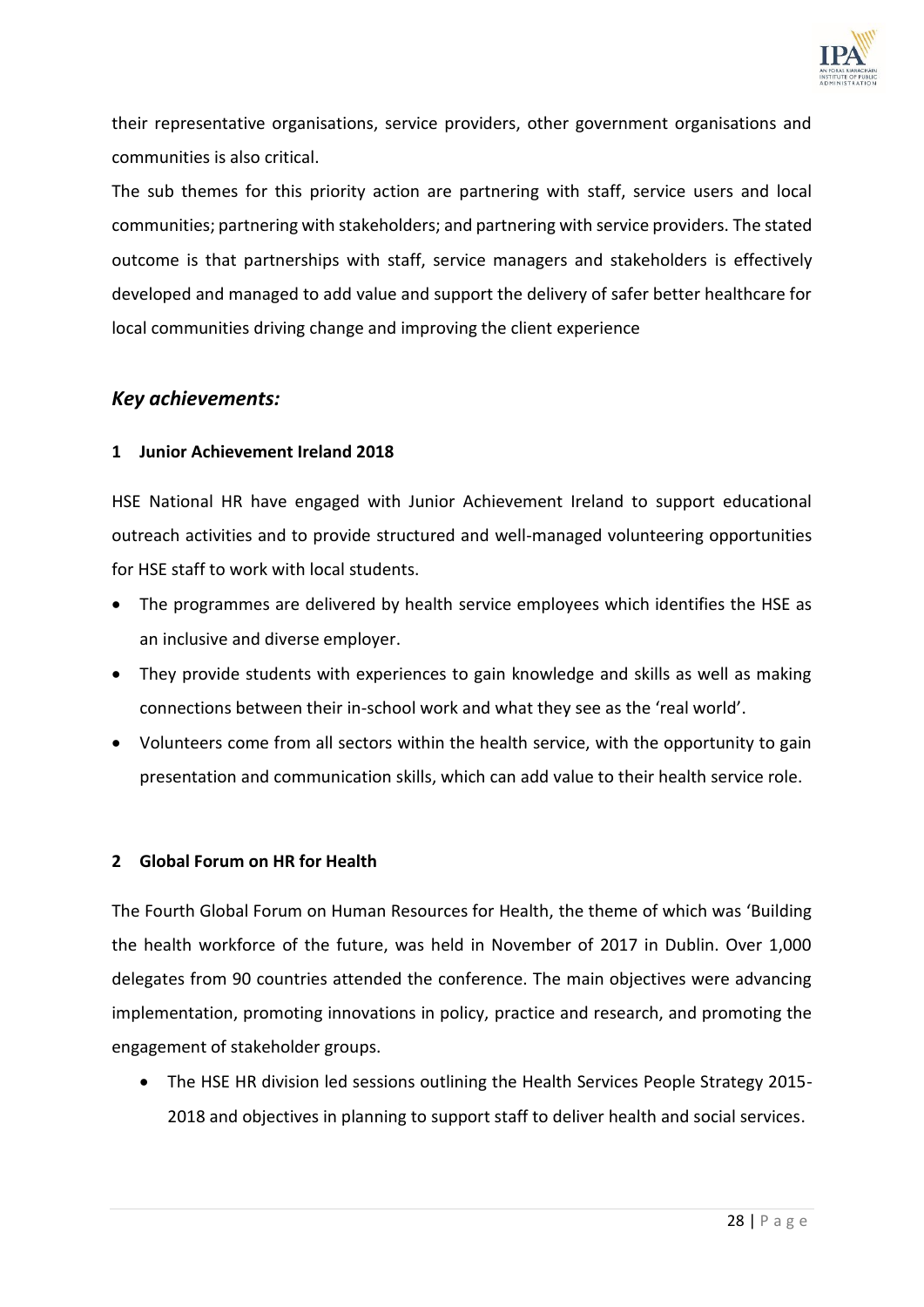

- The Forum also convened a Youth Forum, which served as a venue to build networks of young change agents to generate ideas and network with young leaders from different backgrounds and professions.
- During the Forum the HSE Global Health Programme met with delegates such as the Sudanese Federal Ministry for Health, with whom a partnership agreement was signed to enhance collaboration regarding health services between Ireland and Sudan.

#### *Research vignette:* **The importance of partnering in healthcare**

The human and material cost of type 2 diabetes is a cause of increasing concern for health professionals, representative organisations and governments worldwide. The scale of morbidity and mortality has led the United Nations to issue a resolution on diabetes, calling for national policies for prevention, treatment and care.

There is clearly an urgent need for a concerted response from all interested parties at the community, national and international level to work towards the goals of the resolution and create effective, sustainable treatment models, care systems and prevention strategies. Action requires both a 'bottom‐up' approach of public awareness campaigns and pressure from healthcare professionals, coupled with a 'top-down' drive for change, via partnerships with governments, third sector (non-governmental) organisations and other institutions.

Source: Alberti G (2007), Partnering with governments and other institutions: driving change in diabetes care, International Journal of Clinical Practice, 61 (s157), December 2007, pp.38- 46.

## Priority 8: Human Resources Professional Services

The HR function or division supports an organisation in achieving its objectives by effectively managing people and performance. However, delivering on the multiple roles required of HR in many organisations represents a challenge. Reflecting on its own capacity and contribution to the organisation is vital.

The sub-themes under this priority are the HR delivery model and structure, HR process, the HR profession and e-HRM. The long-term outcome is HR services designed to create value, enhance people capacity and positioned to deliver organizational priorities.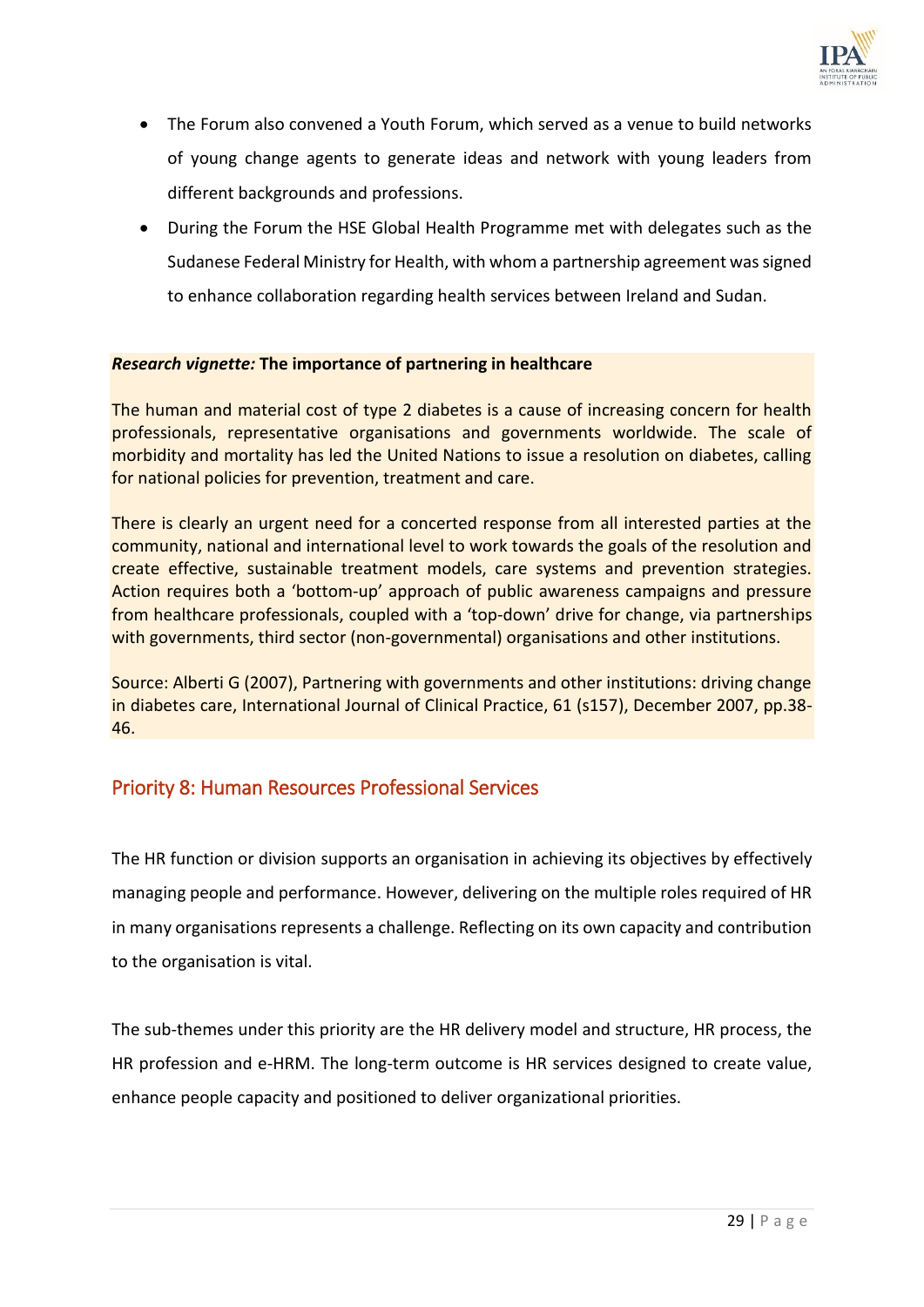

## *Key achievements:*

#### **1 People's Needs Defining Change – Health Services Change Guide**

*People's Needs Defining Change - Health Services Change Guide* is an organisational policy and approach to change. It is a step-by-step guide to help lead and bring about change based on an organisation-development approach that places people's needs at the centre of change. Striving for change through early and ongoing engagement enables people to make a real investment in the change and to develop a shared sense of purpose. The Health Services Change Guide provides:

- Assistance in driving service improvement and change capacity to prepare for key organisational change opportunities such as the implementation of Sláintecare
- Peoples Need Defining Change has been shortlisted in the CIPD awards

Hats off to the health system in Ireland for producing a coherent model for guiding change in health and care. It's worth exploring their website for some great resources, models and templates that can be downloaded.

Helen Bevan, Chief Transformation Officer, Horizons, NHS, 10th July 2018.

#### **2 Human Resource Helpline**

The National Employee Helpline is a support tool to keep employees informed, involved and included as well as to meet the needs of staff. It is an additional communication channel in conjunction with local HR Offices and the Corporate Employee Relations Services (CERS). It serves as a point of contact regarding benefits, terms and conditions of employment, and advice on the operation of the grievance and disciplinary processes. It was developed in response to action 8.5 in the People Strategy that commits HR to 'Develop a strong customer service focus within HR to respond in a consistent and efficient manner to the needs of service managers and staff'.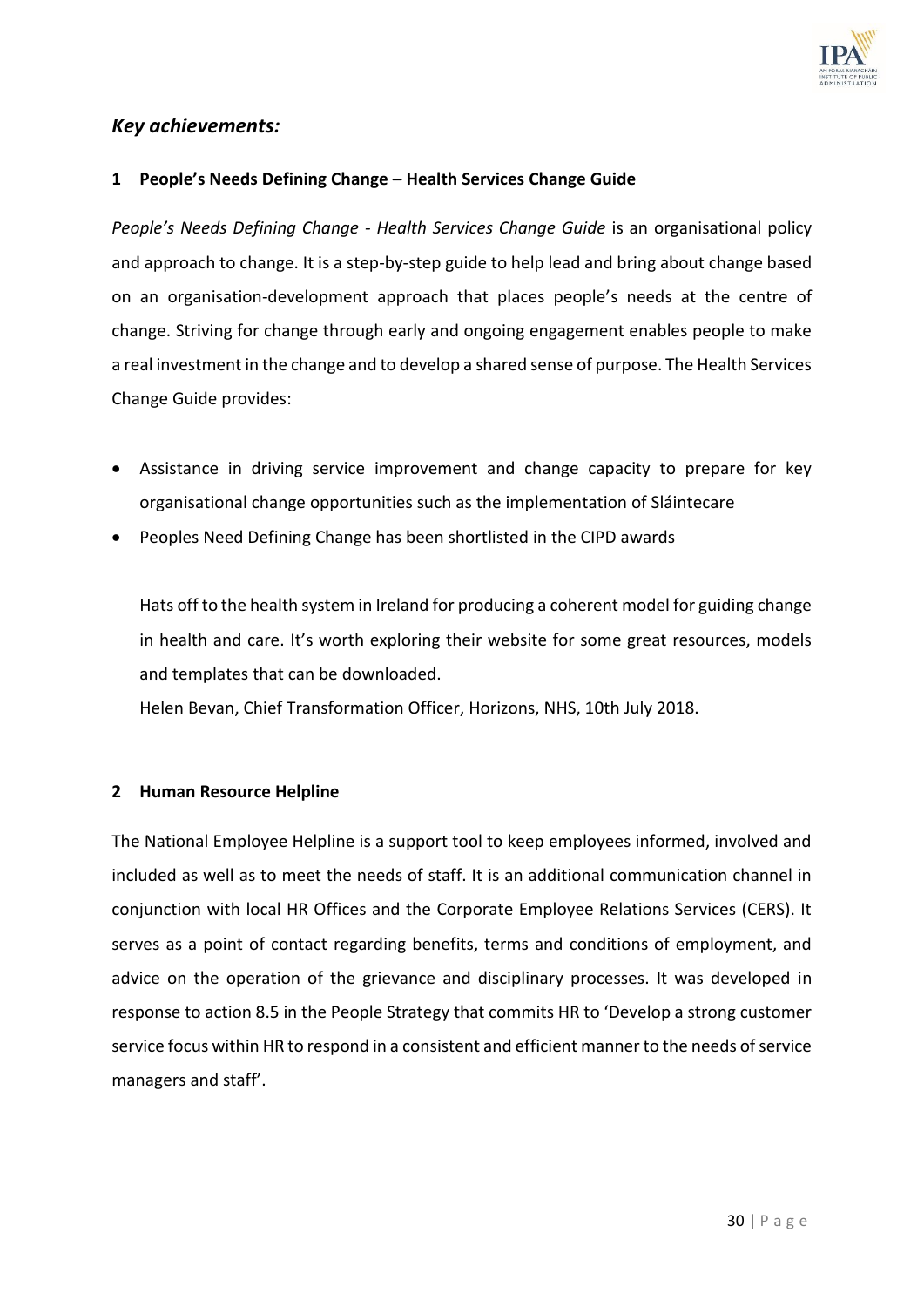

### **3 Future Recruitment Model for the HSE**

In recognition of the increasingly global recruitment market that the HSE operates within and challenges in respect of recruitment, the National Director of HR has established a multistakeholder working group to consider the recruitment and retention operating model within the HSE and in particular to review international and national evidence in respect of organisation capacity.

#### **HR developing its own capacity**

According to Reilly (2011:22), HR needs to reflect more both on its own capacity and on the roles it plays in organisations. While supporting the organisation in achieving its objectives will always be central to the mission of HR, the following roles also matter:

- Doing the basics right (paying people, recruiting efficiently, responding quickly to queries), but while adopting a 'customer mindset' neither should HR 'get trapped into a situation where it simply delivers what the customer wants without objection'.
- Supporting line mangers, providing good quality people data and a provider of 'workforce intelligence', which can only be obtained by 'HR staff getting out more, talking and listening to staff, and not relying only on employee surveys'.
- HR's role as a challenger, champion of good people management, guardian of organisation values, conscience of the organisation and governor.

Part of HR taking stock should also involve asking what customers of HR want from the function. Research by Hirsh (2008: xii) found that they valued a HR function that was proactive, fair, knowledgeable, did not hinder their work and protected employee interests. Customers of HR support the function in becoming more strategic in its influence on the organisation, but it has to be from a very practical standpoint. This means being responsive, professional and proactive, that is 'neither too bogged down by inefficient administration nor too remote in an ivory tower of policy and strategy'.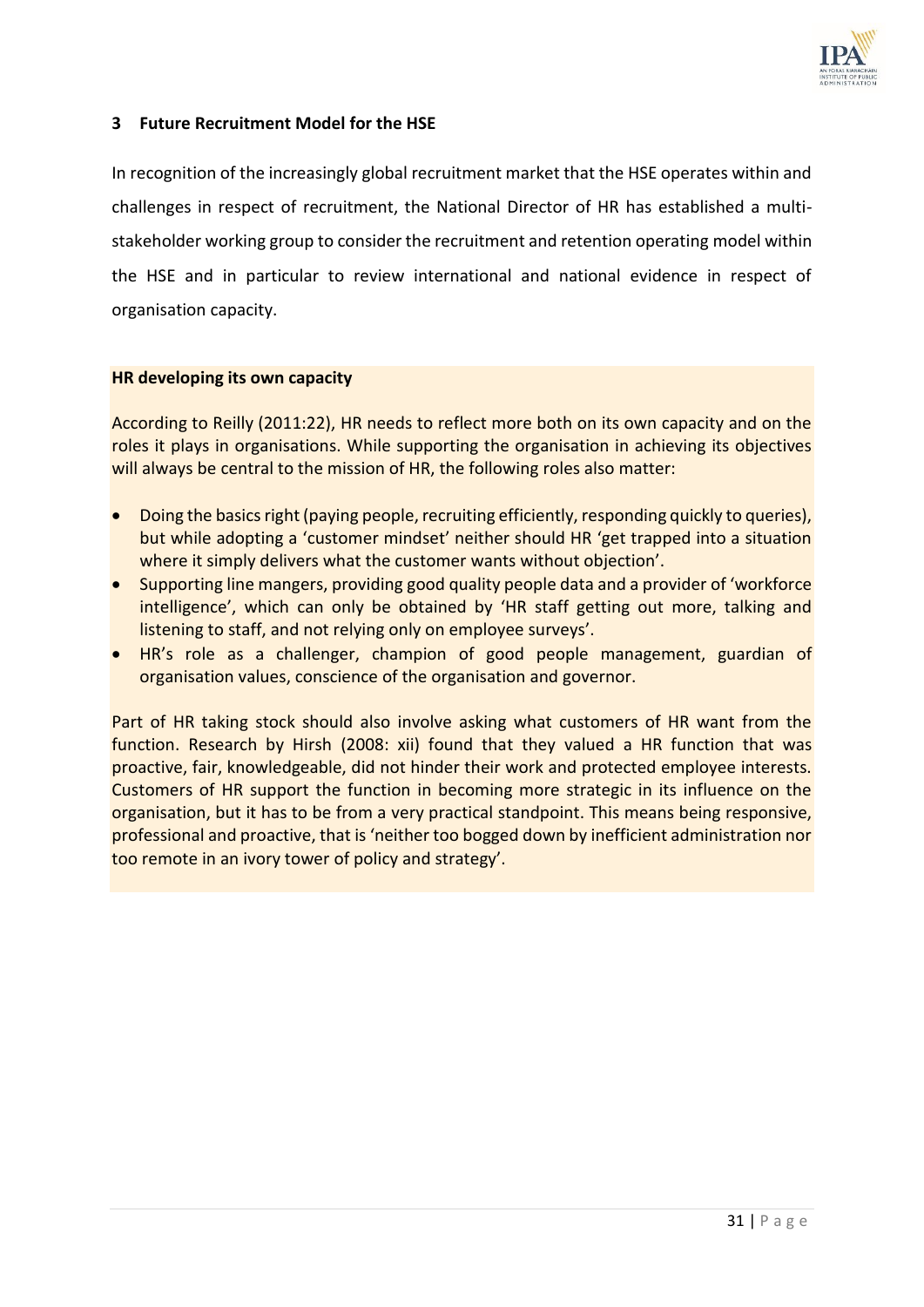

## **4 Conclusions**

The objective of a HR or People Strategy is to set out what an organisation wants to do about its human resource management policies and how delivering on these will help to achieve the overall objectives of the organisation. For the HSE, the People Strategy 2015-2018 set out a range of actions in respect of eight priority HR-related areas. The People Strategy was informed by the HSE Corporate Plan 2015-2017 and health services staff were consulted in respect of its development. It has the overarching objective of supporting the delivery of safer, better healthcare in Ireland.

Implementation of the People Strategy was supported by work plans that set out the detailed actions and deliverables for each priority. In addition, a formal programme management approach was developed to ensure that work was undertaken in a planned and systematic manner.

Over the lifetime of the People Strategy excellent progress has been made. This report provides details in respect of the key achievements. However, as the literature discussed in chapter two of this report emphasises, good HR policies and practices do not in themselves promote better engagement and performance, a positive approach to people management in its broadest sense is also necessary. This requires transformational and values-based leadership from the top, a focus on line managers who 'bring HR policies to life' but need to be supported and developed to do so effectively, and initiatives that enhance organisation culture, which if not aligned with the HR Strategy, can easily derail even the best of plans.

In many organisations HR is required to fulfil multiple roles – administrator, strategic partner, challenger, champion of good people management, guardian of organisation values, conscience of the organisation and governor. Naturally there is an onus on HR to review its own capacity and listen to the needs and concerns of managers and staff. But equally, neither should those groups underestimate the wide-ranging contribution of HR to organisation performance and organisation life.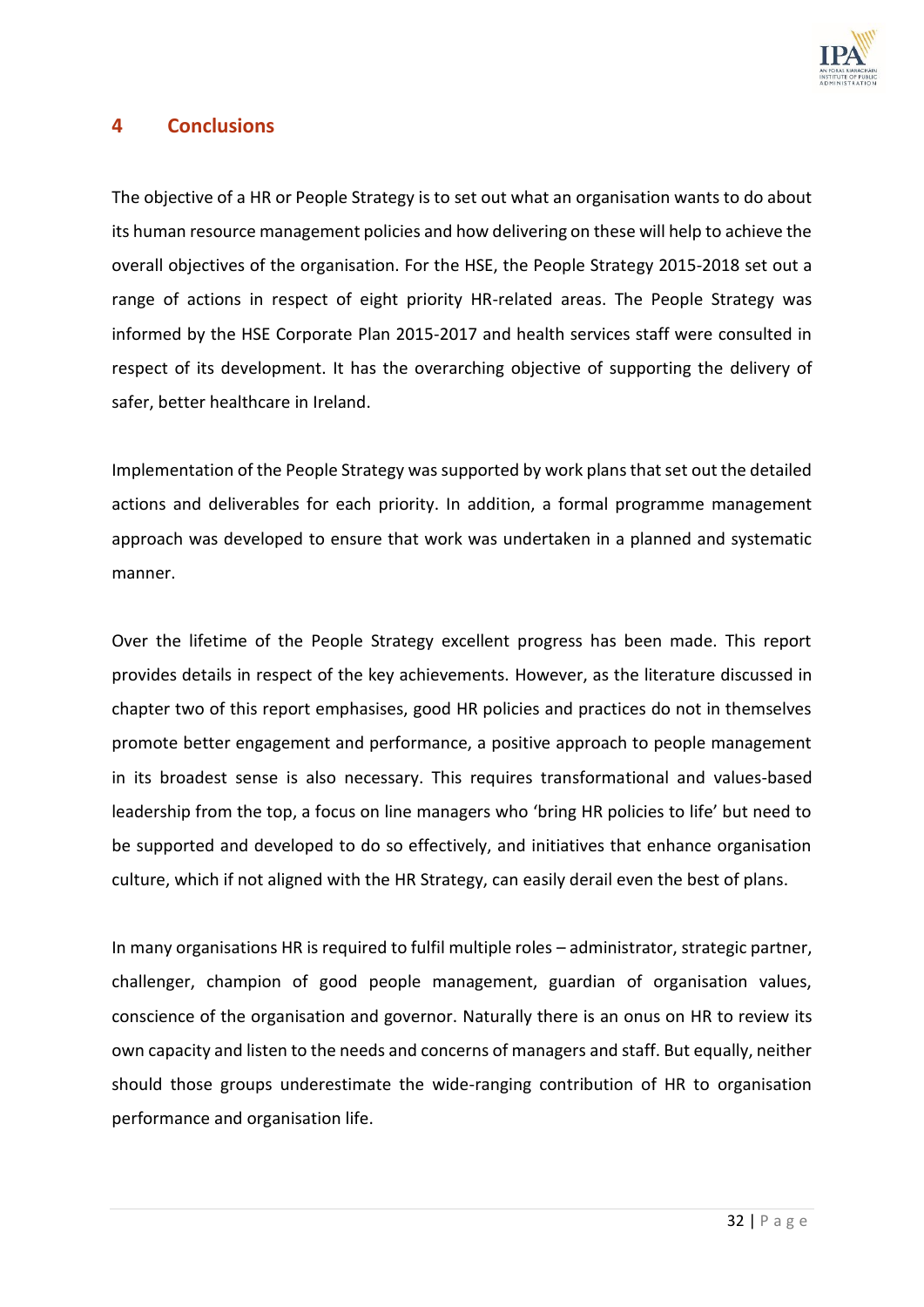

## **5 References**

Alberti G (2007), *Partnering with governments and other institutions: driving change in diabetes care*, International Journal of Clinical Practice, 61 (s157), December 2007, pp 38-46. Alvesson M (2009) *Critical Perspectives on Strategic HRM*, in The Routledge Companion to Strategic Human Resource Management, ed. J Storey, P M Wright and D Ulrich, pp52-67, Routledge: Abbington.

Armstrong M (2016), *Armstrong's Handbook of Strategic Human Resource Management*, London: Kogan Page.

Armstrong M and Taylor S (2015), *Armstrong's Handbook of Human Resource Management* Practice, London: Kogan Page.

Armstrong M (2008) *Strategic Human Resource Management, a Guide to Action*, London: Kogan Page.

Armstrong M and Baron A (2002), *Strategic HRM, the Key to Improved Business Performance,* London CIPD.

Beirne M (2017), *The reforming appeal of distributed leadership,* British Journal of Healthcare Management, Vol 23, No 6, June 2017, pp. 262-270.

Bevan S (2019), *Workforce planning remains a missing link in the NHS long-term plan*, Institute for Employment Studies, [https://www.employment-studies.co.uk/news/workforce](https://www.employment-studies.co.uk/news/workforce-planning-remains-missing-link-nhs-long-term-plan)[planning-remains-missing-link-nhs-long-term-plan](https://www.employment-studies.co.uk/news/workforce-planning-remains-missing-link-nhs-long-term-plan) (Accessed July 2019).

Boxall P and Purcell J (2016), Strategy and Human Resource Management, London: Palgrave MacMillan.

Boxall P (1996), The strategic HRM debate and the resource-based view of the firm, Human Resource Management Journal, 6(3), pp59-75.

Brown D (2019), The vital role of strategic people management in these uncertain times, Brighton: Institute for Employment Studies

[https://www.employment-studies.co.uk/news/vital-role-strategic-people-management](https://www.employment-studies.co.uk/news/vital-role-strategic-people-management-these-uncertain-times)[these-uncertain-times](https://www.employment-studies.co.uk/news/vital-role-strategic-people-management-these-uncertain-times) (Accessed July 2019).

Caldwell R (2004), Rhetoric, facts and self-fulfilling prophesies: exploring practitioners' perspectives of implementing HRM, Industrial Relations Journal 35(3), pp 196-215.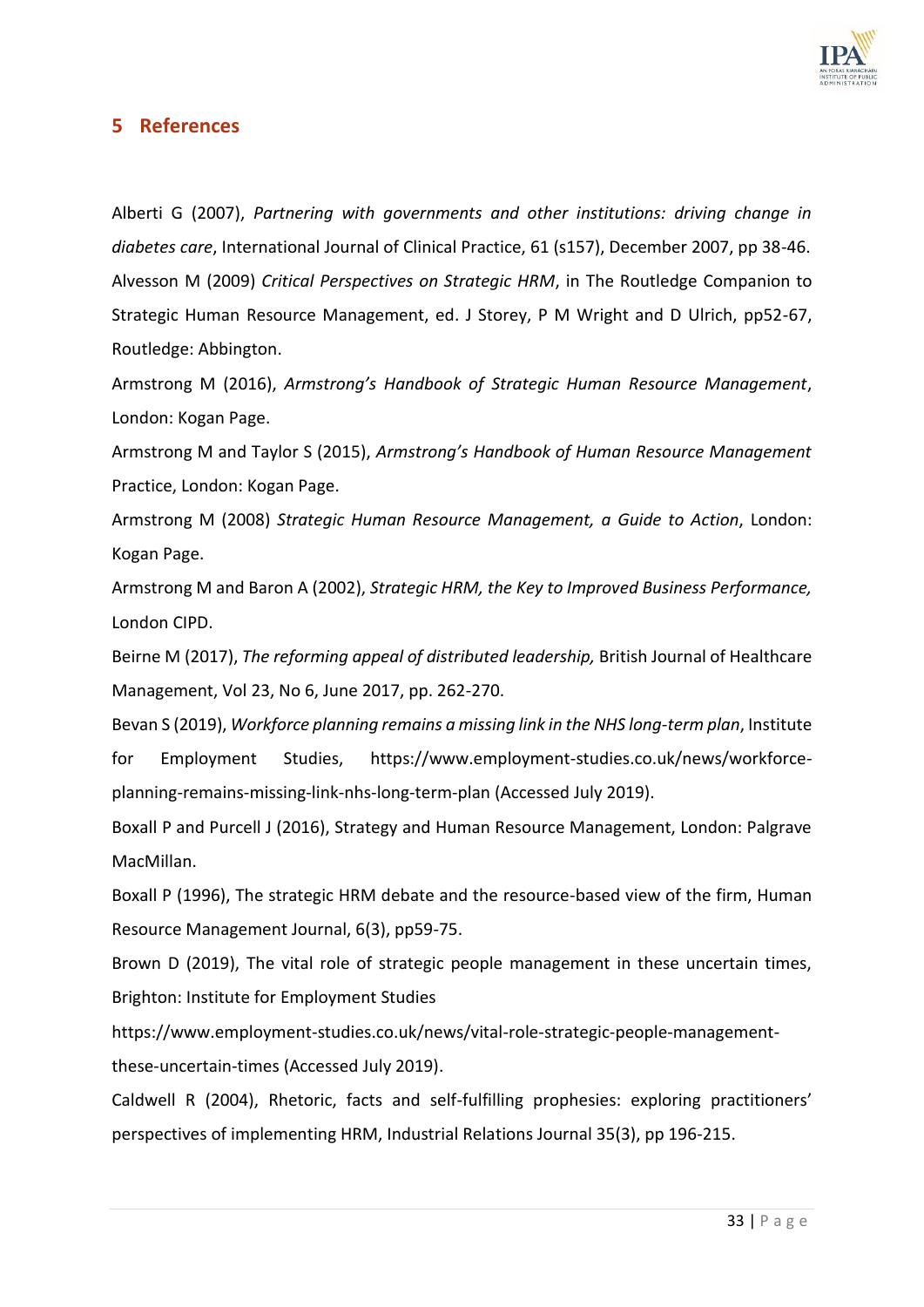

Fombrun C, Tichy N and Devanna M (1984), Strategic Human Resource Management, New York: Wiley.

Gratton L (2000), Real step change, People Management, 16 March, pp.27-30.

Healthtrust (2018), Taking a stand against bullying,

<https://healthtrustpg.com/professional-development/taking-stand-bullying/> (Accessed July 2019).

Hirsh W et al. (2008), What customers want from HR, Research report number 453, Institute for Employment Studies: Brighton.

HR Society (2013), The Complete Guide to Workforce Planning

[https://www.peopleanalytics.org.uk/file/workforce-planning-chapter-one\\_draft\\_02.pdf](https://www.peopleanalytics.org.uk/file/workforce-planning-chapter-one_draft_02.pdf) (Accessed July 2019).

Johnson A et al (2010) Learning and development: promoting nurses' performance and work attitudes, Journal of Advanced Nursing 67(3), pp. 609-620.

Storey J (2007), Human Resource Management: A Critical Text, London: Thompson Learning Purcell J and Hutchinson S (2007), Front-line managers as agents in the HRM-performance causal chain: theory, analysis and evidence, Human Resource Management Journal 17(1), pp. 3-20.

Purcell J et al (2003), Understanding the People and Performance Link, CIPD: London.

Robinson D, (2018) Linking patient experiences and staff experience – common themes from successful trusts, Institute for Employment Studies, [https://www.employment](https://www.employment-studies.co.uk/resource/linking-patient-experience-and-staff-experience-common-themes-successful-trusts)[studies.co.uk/resource/linking-patient-experience-and-staff-experience-common-themes](https://www.employment-studies.co.uk/resource/linking-patient-experience-and-staff-experience-common-themes-successful-trusts)[successful-trusts](https://www.employment-studies.co.uk/resource/linking-patient-experience-and-staff-experience-common-themes-successful-trusts) (Accessed June 2019).

Reilly P (2012), The practice of strategy, Strategic HR Review. 11(3), pp.129-135.

Reilly P (2011), Re-structuring HR functions: a new model for HR? In Annual Review of the HR Year Ahead, 2011, Brighton: Institute for Employment Studies

<http://www.employment-studies.co.uk/system/files/resources/files/480.pdf>(Accessed July 2019).

Roussseau D and Barends E, (2011), Becoming an evidence-based HR practitioner, Human Resource Management Journal 21(3), 2011, pp 221-235.

The King's Fund (2019), Closing the Gap: Key areas for action on the health and care workforce, London: The King's Fund in conjunction with Nuffield Trust and the Health Foundation